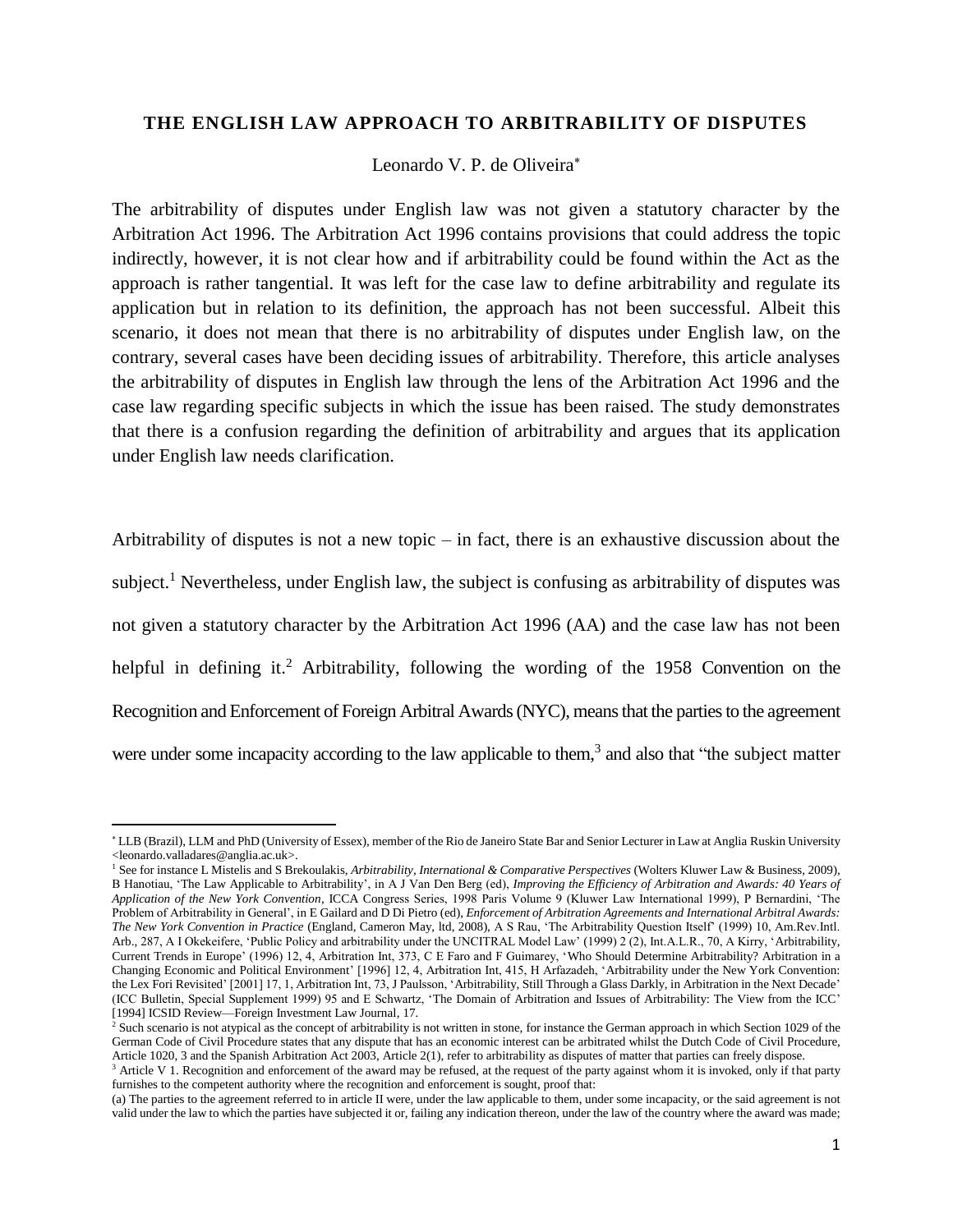of the difference is not capable of settlement by arbitration".<sup>4</sup> In the literature concerning international commercial arbitration, it "involves determining which types of dispute may be resolved by arbitration and which belong exclusively to the domain of the courts."<sup>5</sup> But the concept goes beyond that as in the United States of America (USA), when it comes to arbitrability, the examination is of "the question of who should decide whether the parties agreed to arbitrate the merits of the dispute."<sup>6</sup> The arbitral tribunal "can decide whether a dispute can be arbitrated"<sup>7</sup> and also whether the parties agreed to have that specific question arbitrated. In other words, it means the parties consented to have a specific type of dispute solved by arbitration in their arbitration agreement. Therefore, courts, when analysing the issue of arbitrability, will see the topic as a jurisdictional matter scrutinizing the validity of the arbitration agreement before seeing if the subject matter in itself is capable of settlement by arbitration.

In addition, as arbitrability and public policy tends to overlap. As public policy represents the fundamental principles of a certain jurisdiction, on a linear assessment some issues considered as matters of public policy cannot be the subject of arbitration and therefore are non-arbitrable. For instance, punishing someone for committing a crime belongs to the exclusive jurisdiction of a state court, thus it cannot be the subject to the privatization of justice, and hence unable to be the subject to arbitration. However, many issues considered nowadays as part of public policy have been approached in a flexible way and no longer are excluded from arbitration.<sup>8</sup> Nevertheless,

<sup>4</sup> Article V, II (a): Recognition and enforcement of an arbitral award may also be refused if the competent authority in the country where recognition and enforcement is sought finds that: (a) The subject matter of the difference is not capable of settlement by arbitration under the law of that country. <sup>5</sup> N Blackaby, C Partasides, A Redfern and M Hunter, *Redfern and Hunter on International Arbitration*, (Oxford University Press 2009) 122.

<sup>6</sup> L Shore, 'US Perspective on Arbitrability', in Mistelis, (n1) 72.

<sup>7</sup> M St Germain, 'The Arbitrability of Arbitrability' [2005] Vol. 2, J.Disp.Resol., 523, 524

<sup>8</sup> See See K Böckstiegel, 'Public Policy and Arbitrability' in P Sanders (ed), *Comparative Arbitration Practice and Public Policy in Arbitration*, *ICCA Congress Series, 1986 New York Volume 3* (Kluwer Law International 1987), B Hanotiau and O Caprasse, 'Public Policy in International Commercial Arbitration', in E Gailard & D Di Peitro, *Enforcement of Arbitration Agreements and International Arbitral Awards: The New York Convention in Practice* (England, Cameron May, ltd, 2008), J Paulsson, 'El orden público como riterio para negar el reconocimiento y la ejecución de laudos arbitrales', in Guido S. Tawil and Eduardo Zuleta (Directores) *El Arbitraje Comercial Internacional, Estudio de La Convenció,n de Nueva York con motivo de su 50º aniversario* (Abeledo Perrot, 2008), J MD Lew. 'Competition Laws: Limits to Arbitrator's Authority', in L Mistelis & S Brekoulakis (eds), *Arbitrability, International and Comparative Perspective* (Netherlands, Wolters Kluwer, 2009), D Di Pietro, 'Arbitrability Under the New York Convention', in L Mistelis & S Brekoulakis (editors) *Arbitrability, International & Comparative Perspectives*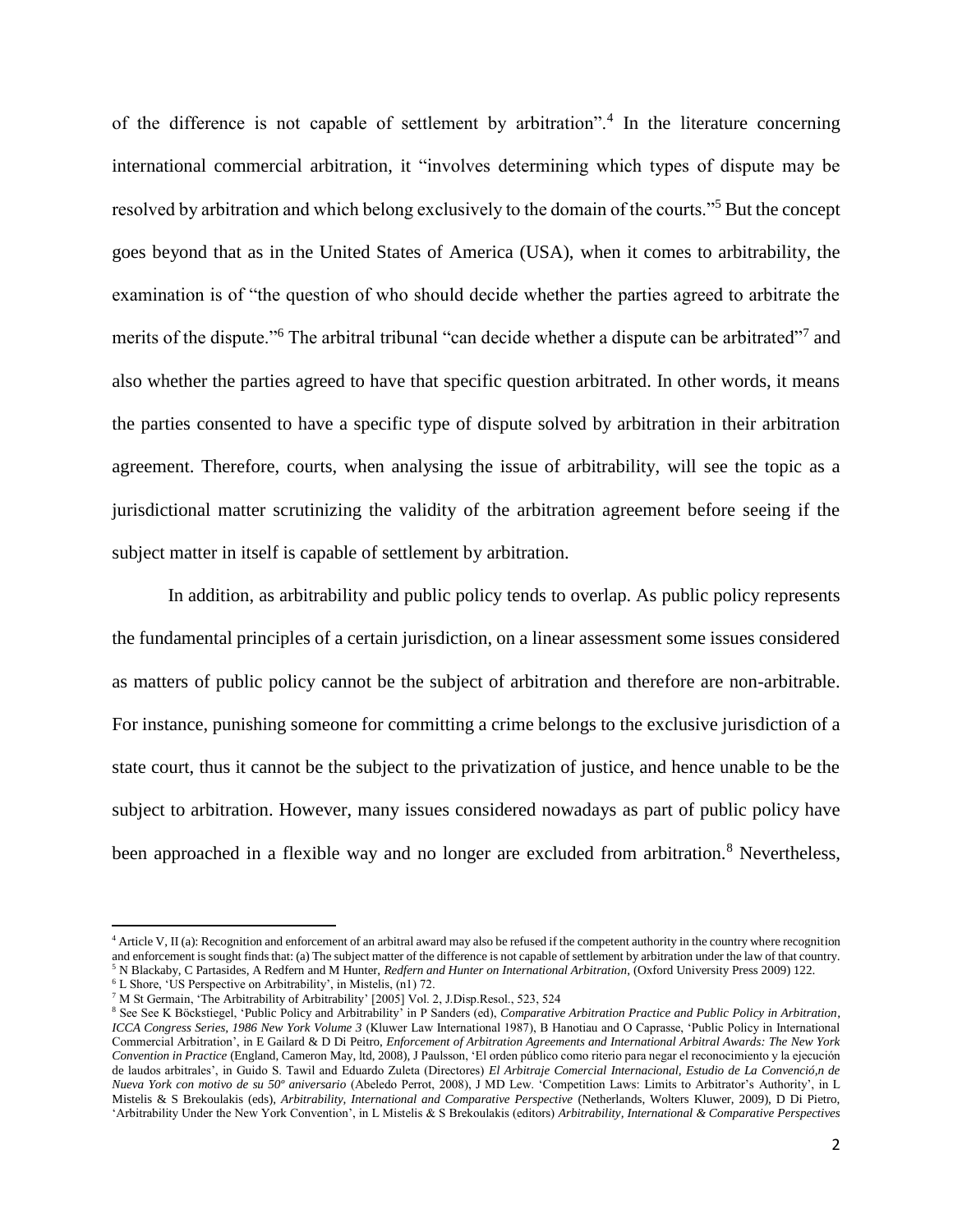public policy still constitutes a defence against enforcement and arbitrability has been used as a reason to avoid recognition on grounds of public policy.

The English scenario seems to have adopted features from all concepts mentioned above, leaving doubt if arbitrability includes only matters of jurisdiction or also subject matters of the dispute. The AA contains provisions that could address the topic indirectly, especially when it comes to jurisdictional challenges and public policy; however, it is not clear how and if arbitrability could be found within the Act as the approach is oblique. Thus, the purpose of this article is to analyse the issue of arbitrability of disputes in English law to assess if the absence of definition by the Act and a confusing concept in the case law is functional.

#### **I. Arbitrability and the Arbitration Act 1996**

 $\overline{a}$ 

Notwithstanding that the AA does not expressly regulate arbitrability, when examining some of the Act's provisions, it is possible to understand the indirect approach to what matters are capable of settlement by arbitration. Section  $81(1)(a)$  of the act adopts the view of the NYC when it says that "[n]othing in this Part shall be construed as excluding the operation of any rule of law consistent with the provisions of this Part, in particular, any rule of law as to  $-$  (a) matters which are not capable of settlement by arbitration." As the wording of the provision explains, in matters not capable of settlement by arbitration nothing can exclude the rule of law of this part, which refers to English law. This leads to the conclusion that the applicable law to decide arbitrability during the referral stage of an arbitration is English law.<sup>9</sup> The provision preserves matters governed by common law and that do not make part of the Act. Since the Act is a consolidation of the

<sup>(</sup>Netherlands, Kluwer Law International, 2009) and S Brekoulakis, 'Arbitrability – Persisting Misconceptions & New Areas of Concern', in L Mistelis & S Brekoulakis (eds), *Arbitrability, International & Comparative Perspectives* (Netherland, Wolters Kluwer Law & Business, 2009)

<sup>9</sup> J DM Lew and O Mardsen, 'Arbitrability', in J D M Lew, H Bor, G Fullelove and J Greenaway (ed), *Arbitration in England with chapters on Scotland and Ireland* (Kluwer Law International, 2013) 402 and M. Danov, 'The Law governing arbitrability under the Arbitration Act 1996' (2008) L.M.C.L.Q., 536, 543-542.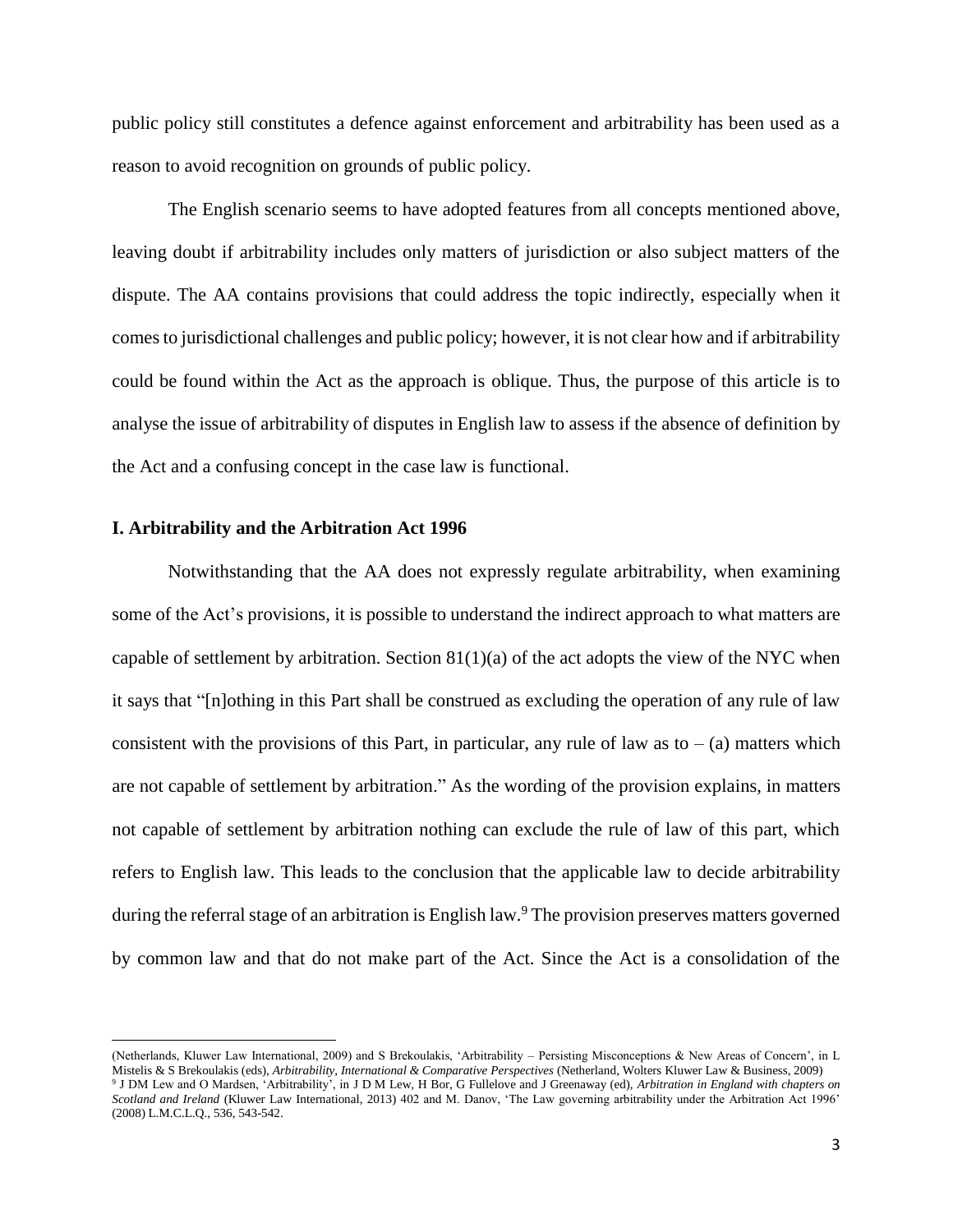previous case law, the three situations in Section 81(1) are matters "where the common law rules are still in force."<sup>10</sup> This section reinforces the idea that arbitrability in England is a subject of common law and it does not require a codification of issues that are non-arbitrable. The section goes further and in letter (c) it adds the refusal of recognition of awards on grounds of public policy.

Observing the impact of arbitrability on awards and the possibility of a challenge to it, Section  $68(2)(g)$  denotes that an award can be challenged on the grounds of serious irregularity when it is contrary to public policy. Here, the AA is not addressing the issue of arbitrability specifically, but touches on its public policy aspect. In addition, Section  $103(3)^{11}$  which is actually an incorporation of article V, II(a) and (b) of the NYC talks about matters capable of settlement by arbitration and the public policy impediment to recognition and enforcement of arbitral awards. Article V, II(b) of the NYC does not specify which public policy it refers to, it declares that a court seized with a request for recognition will refuse it if it finds the award to be against the "public policy of that country." The article is not clear if this public policy should be domestic or international. Despite the wording of the article, it has been argued that the reference should be to the international as opposed to the domestic.<sup>12</sup> Additionally, some jurisdictions have implied that if a contract is international, the scrutiny has to be under international public policy.<sup>13</sup> The same question was raised in relation to English law. In *IPCO (Nigeria) Limited v. Nigerian National* 

<sup>&</sup>lt;sup>10</sup> Lord Mustill and S. C Boyd, *Commercial Arbitration, 2001 Companion Volume*, 2<sup>nd</sup> Edition (London: Butterworths, 2001) 371.

<sup>&</sup>lt;sup>11</sup> Section 103. – Refusal of recognition or enforcement ... (3) Recognition or enforcement of the award may also be refused if the award is in respect of a matter which is not capable of settlement by arbitration, or if it would be contrary to public policy to recognise or enforce the award. <sup>12</sup> A J Van der Berg, *The New York Arbitration Convention of 1958, Towards a Uniform Judicial Interpretation (Kluwer Law and Taxation* 

Publishers, 1981) 361; T L. Harris, 'The "Public Policy" Exemption to Enforcement of International Arbitration Awards Under the New York Convention' [2007] Volume 24, 1, J.Int'l Arb., 9, 11-12; and D Otto and O Elwan, 'Article V(2)', in H Kronke, P Nacimiento, D Otto and N C Port (eds) *Recognition and Enforcement of Foreign Arbitral Awards, a Global Commentary on the New York Convention* ( Kluwer Law International, 2010) 366-367

<sup>13</sup> *See* the decision in Luxembourg from the *Cour Superiour de Justice* in *Kersa Holding Company Luxembourg v. Infancourtage* et al. [1996] YBCA, volume XXI, 617, Cour Superieure de Justice, November 24,1993 and in Canada by the Cour d'Appel Quebe in *Smart Systems Technologies Inc v. Domotique Secant Inc..* [2008] YBCA, volume XXXIII, 464, Cour d'Appel Quebec, March 11, 2008, no. 500-09-016097-057. Moreover *see* Article 1514, of the French Code of Civil Procedure and Article 46(b) of the Paraguayan Arbitration Act 2002.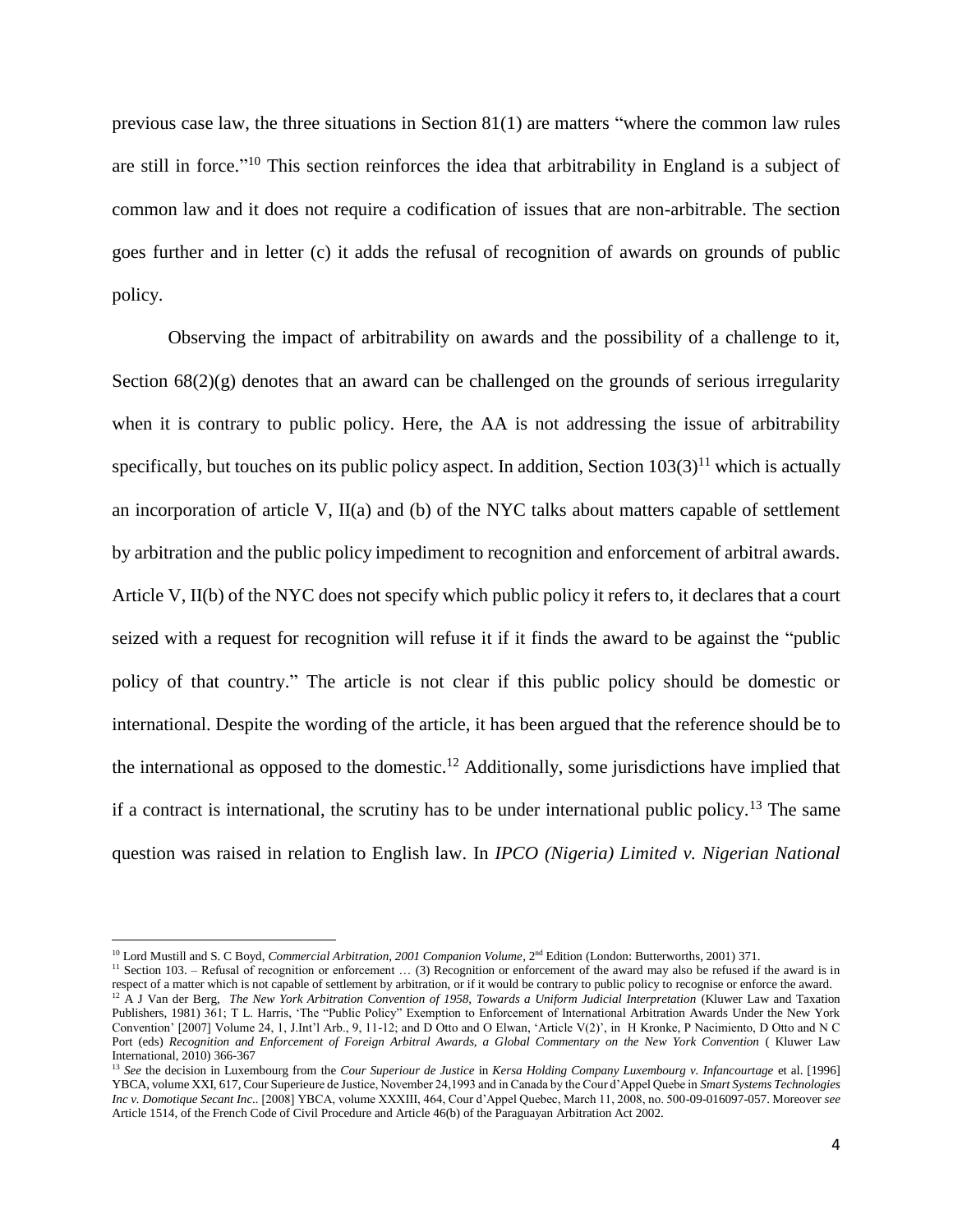Petroleum Corporation,<sup>14</sup> challenge based on public policy violation under the NYC was made by the fact that the defendant, Nigerian National Petroleum Corporation (NNPC), is a state-owned company and the Act that created this corporation established that the company's assets could not be attached by court execution.<sup>15</sup> Since the enforcement of the award could lead to an attachment of its assets, NNPC argued that there was a violation of public policy. Justice Gross asserted that "[t]he reference to public policy in s.103(3) was not intended to furnish an open-ended escape route for refusing enforcement of New York Convention awards. Instead, the public policy exception in s.103(3) is confined to the public policy of England (as the country in which enforcement is sought)." <sup>16</sup> The same occurred in *Minmetals Germany GmbH v. Ferco Steel Ltd*<sup>17</sup> in which an award issued by the China International Economic and Trade Arbitration Commission, brought to be enforced in England, was challenged on public policy grounds. The court reaffirmed the position established in *IPCO* and it stated five considerations when assessing English public policy as a barrier to enforcement. They are:

"(1) the nature of the procedural injustice; (2) whether the enforcee has invoked the supervisory jurisdiction of the seat of the arbitration; (3) whether a remedy was available under that jurisdiction; (4) whether the courts of that jurisdiction have conclusively determined the enforcee's complaint in favour of upholding the award; and (5) if the enforcee has failed to invoke that remedial jurisdiction, for what reason and in particular whether he was acting unreasonably in failing to do so."<sup>18</sup>

<sup>14</sup> [2005] EWHC 726 (Comm).

<sup>&</sup>lt;sup>15</sup> Section 14 of the NNPC Act declares: In any action or suit against the Corporation no execution or attachment or process in the nature thereof shall be issued against the Corporation but any sums of money which may, by the judgment of the court, be awarded against the Corporation shall, subject to any directions given by the court where notice of appeal has been given by the Corporation, be paid from the general reserve fund of the Corporation.

<sup>16</sup> *IPCO (Nigeria) Limited v. Nigerian National Petroleum Corporation*, [2005] EWHC 726 (Comm), paragraph 13.

<sup>&</sup>lt;sup>17</sup> [1999] C.L.C. 647.

<sup>&</sup>lt;sup>18</sup> Ibid 662. The same line of thought can be found in *Nomihold Securites Inc v. Mobile Telesystems Finance SA* [2011] EWHC 2143 (Comm), paragraphs 55, 62 and 66 and *Soleimany v. Soleimany* [1999] Q.B. 785 at 799.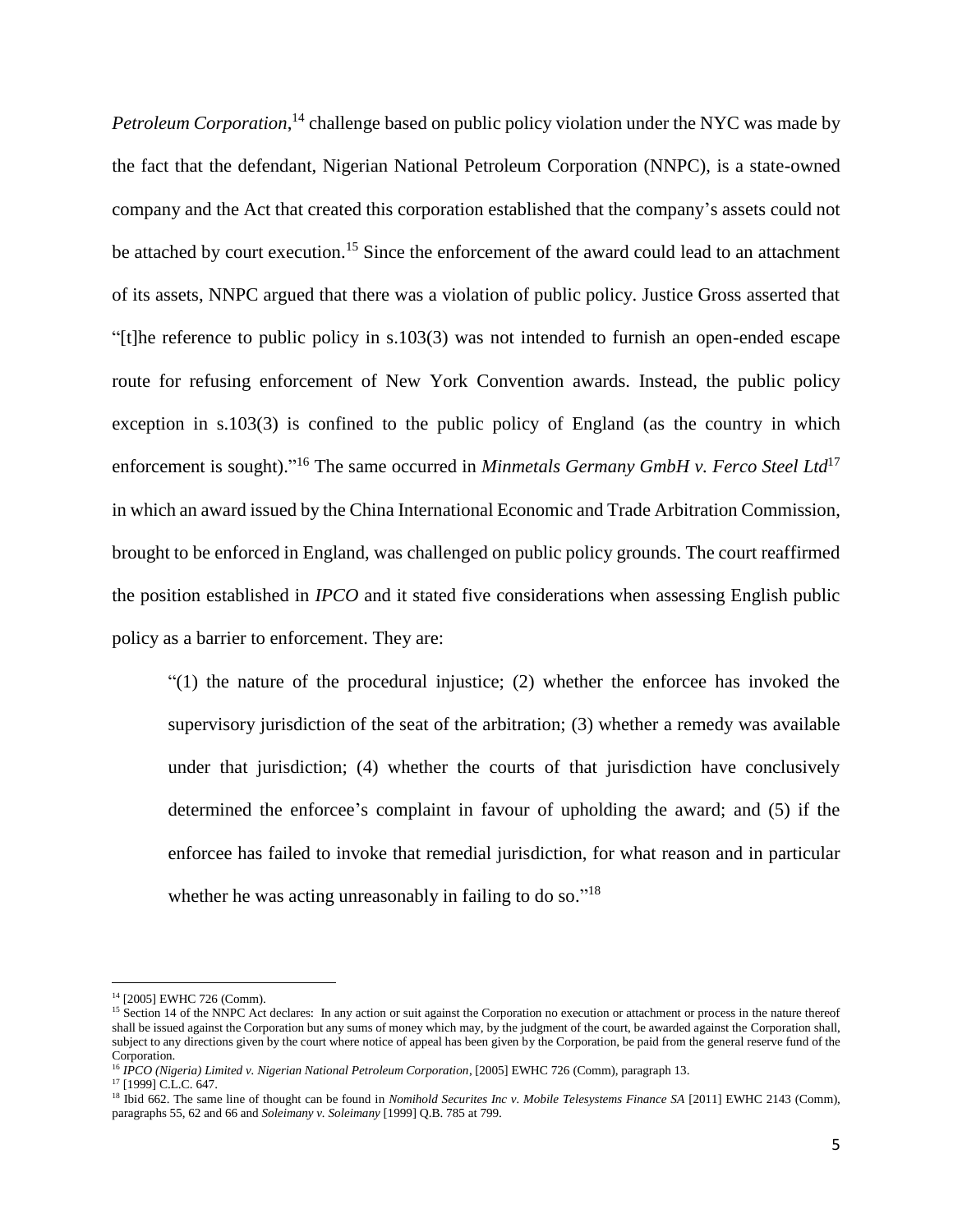The case law can only assist in the sense that a challenge on arbitrability embodied by the public policy obstacle has to be examined under English public policy.

Within the AA's structure, it is clear that the arbitrability of a dispute can be argued when the award has been issued. This is done when it relates to a matter of public policy and also under the auspices of the NYC. During the referral stage there is no specific provision concerning arbitrability and a challenge on such grounds would have to be as a question of substantive jurisdiction of the tribunal,<sup>19</sup> based on the terms of Section  $30^{20}$  and  $82(1).^{21}$  Substantive jurisdiction is defined in Section  $82(1)$  as the matters specified in Section  $30(1)(a)$  to (c) which are the provisions regulating the capacity of the tribunal to rule on its own jurisdiction in issues of the validity of the arbitration agreement, the tribunal's constitution and what matters have been submitted to arbitration in accordance with the arbitration agreement.

### **II – The Dallah case and the definition of arbitrability**

When the AA addresses the validity of the arbitration agreement, it can arguably be said that it also covers matters that can be referred to arbitration,  $2<sup>2</sup>$  including issues of arbitrability of disputes. If that is the case, the English approach could be closer to the USA view of arbitrability, namely, it being a matter of jurisdiction.<sup>23</sup> The USA perspective is unique as it considers how far

 $19$ Lew (n9) 401.

<sup>&</sup>lt;sup>20</sup> Section 30 Competence of tribunal to rule on its own jurisdiction. (1) Unless otherwise agreed by the parties, the arbitral tribunal may rule on its own substantive jurisdiction, that is, as to— (1) whether there is a valid arbitration agreement, (b) whether the tribunal is properly constituted, and (c) what matters have been submitted to arbitration in accordance with the arbitration agreement.

<sup>(2)</sup> Any such ruling may be challenged by any available arbitral process of appeal or review or in accordance with the provisions of this Part. <sup>21</sup> Section 82 Minor definitions. In this Part— ... "substantive jurisdiction", in relation to an arbitral tribunal, refers to the matters specified in section 30(1)(a) to (c), and references to the tribunal exceeding its substantive jurisdiction shall be construed accordingly.

<sup>22</sup> R Merkin, *Arbitration Law* (London: LLP, 2004) 319.

<sup>&</sup>lt;sup>23</sup> For the USA perspective, see N Wyss, 'First Options of Chicago, Inc v. Kaplan: A Perilous Approach to Kompetenz-Kompetenz' [1997] Vol. 72, Tul.L.Rev., 351, S H Reisberg, 'The Rules Governing Who Decides Jurisdictional Issues: First Options v. Kaplan Revisited' [2009] Vol. 20,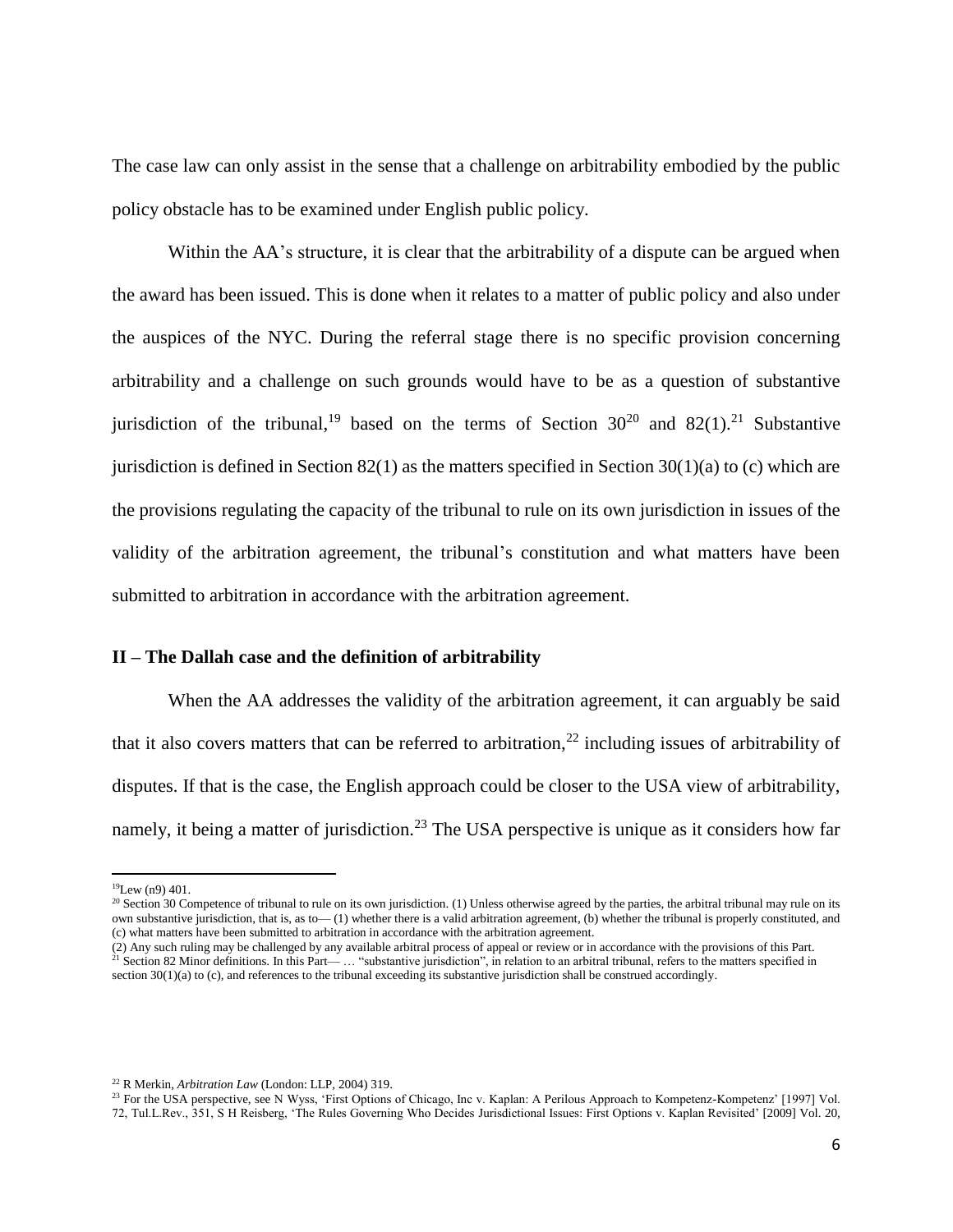the parties wanted the arbitration agreement to reach, namely, the scope of the arbitration agreement. Despite this exception, the USA's system is not entirely inadequate. Arbitrability is, after all, a matter of jurisdiction because if a dispute is not arbitrable, the tribunal does not have jurisdiction to rule on the substantive issues of the case but it will rule on its own jurisdiction. Also, if arbitrability is a limitation imposed by law, again, the tribunal has no power to decide the grievance brought to them. Arbitrability can be a barrier to arbitration and this issue is either raised as a challenge to the tribunal's jurisdiction during the referral stage or as a challenge to the award during the enforcement stage. Although, the viewpoint might resonate similarities, under English law, during the referral stage a challenge based on lack of arbitrability confronts the arbitral tribunal's jurisdiction to rule the dispute just as it would in other jurisdictions. As a result, if the subject matter is not capable of settlement by arbitration, the arbitral tribunal has no jurisdiction to adjudicate the impasse. This would not be a discussion on the grounds that the parties agreed or not to have a specific dispute decided by arbitration; this would be a matter for the scope of the arbitration agreement. Alternatively, being a question of substantive jurisdiction, its jurisdictional aspect cannot be ignored, which is why the application of Section  $30(1)(a)$  to arbitrability is arguable.

Nevertheless, a case of recognition and enforcement of an award ruled by the Supreme Court might have created confusion. In *Dallah Real Estate and Tourism Holding Co v. Ministry of Religious Affairs of the Government of Pakistan*<sup>24</sup> an award was issued in France and brought to the United Kingdom for enforcement. The main point of the case's discussion was whether the Government of Pakistan was a part of the contract and, therefore, could be a part of the arbitration

Am.Rev.Int'l.Arb., 159 and W W Park, 'The Arbitrability Dicta in First Option v. Kaplan: What Sort of Kompetenz-Kompetenz Has Crossed the Atlantic?' [1996] Vol. 12, 2, Arb.Int'l, 137.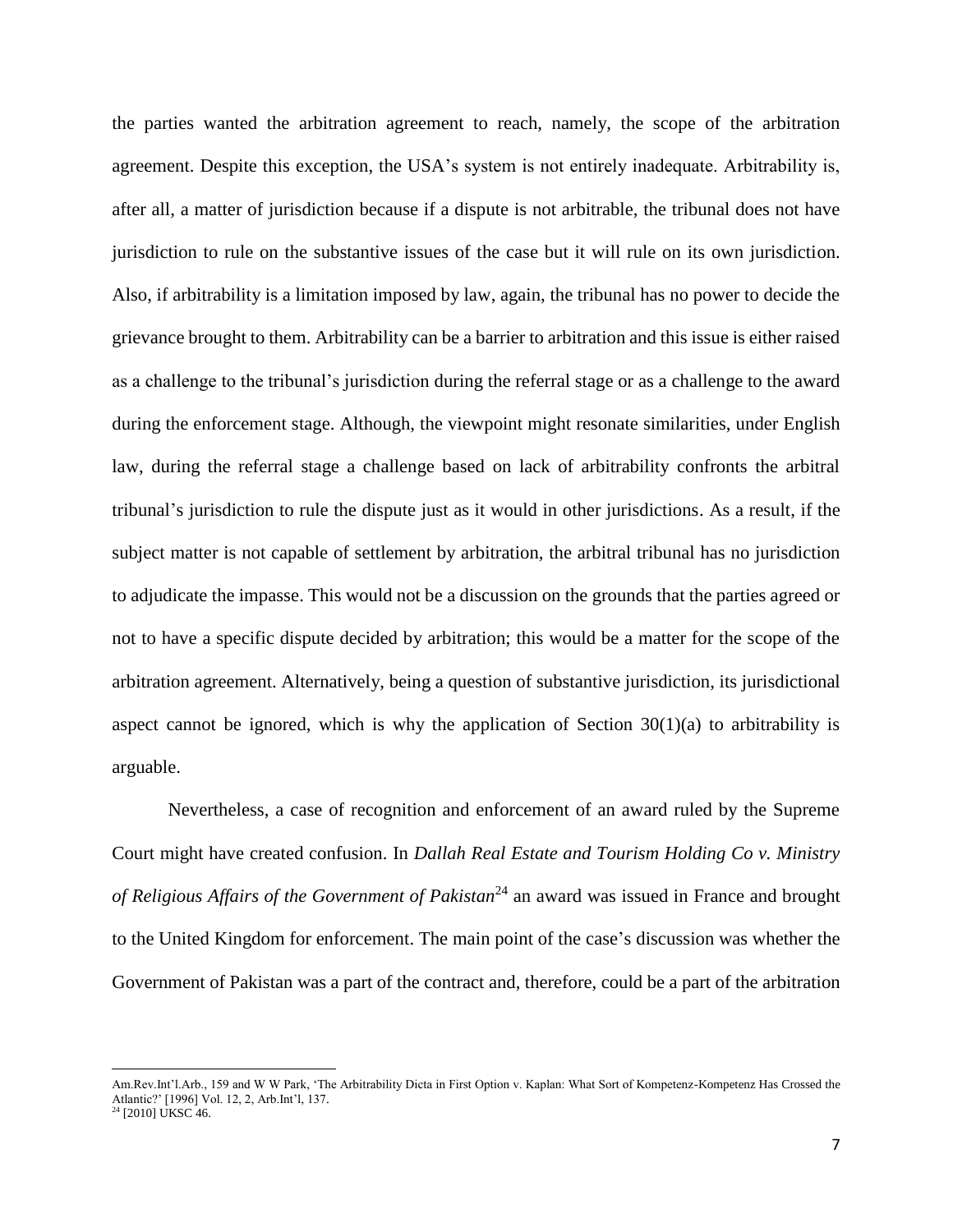agreement. The case did not involve arbitrability issues. Yet, during the enforcement stage, based on Section 103(2)(b)  $AA$ <sup>25</sup>, the Supreme Court debated the reach of the arbitration clause and examined the question of arbitrability in the same sense as it is done in the USA. The approach was not relevant and it led to a misunderstanding since the topic being challenged was not arbitrability, but the validity of the arbitration agreement in relation to the Pakistani government. During the deliberation it was raised that in the first partial award concerning the tribunal's jurisdiction there was no discussion on whether there was an agreement to submit the question of arbitrability itself to arbitration; that is, if the parties had agreed to include the government or not in the agreement. Lord Mance asserted that Dallah was not able to fulfil the conditions of Section 102(1)(b) AA which requires the demonstration of the original arbitration agreement; hence, there was no evidence that it was agreed to submit the question of arbitrability to the tribunal.<sup>26</sup> He also stated that it is possible for the parties to submit to the arbitrators the question of arbitrability, explaining "that is a question arising as to whether they had previously agreed to submit to arbitration (before a different or even the same arbitrators) a substantive issue arising between them." <sup>27</sup> He went on to quote the USA leading case on arbitrability of *First Option of Chicago v. Kaplan<sup>28</sup>* as support of his argument. The same point was raised by Lord Collins, but he explained that the question of arbitrability was to verify if the courts could examine the question of

<sup>&</sup>lt;sup>25</sup> Section 103 Refusal of recognition or enforcement  $\dots$  (2)Recognition or enforcement of the award may be refused if the person against whom it is invoked proves— … (b)that the arbitration agreement was not valid under the law to which the parties subjected it or, failing any indication thereon, under the law of the country where the award was made;

 $^{26}$  Paragraph 22 of the decision declares: "At times, Dallah has put its case regarding the first partial award even higher. In her oral submissions, Miss Heilbron went so far as to suggest that the first partial award was itself an award entitled to recognition and enforcement under the New York Convention. No application for its recognition or enforcement has in fact been made (the present proceedings concern only the final award), but, quite apart from that, the suggestion carries Dallah nowhere. First, (in the absence of any agreement to submit the question of arbitrability itself to arbitration) I do not regard the New York Convention as concerned with preliminary awards on jurisdiction. As Fouchard, Gaillard, Goldman's *International Commercial Arbitration*, para 654, observes the Convention "does not cover the competence competence principle". Dallah could not satisfy even the conditions of Article IV(1) of the Convention and s.102(1)(b) of the 1996 Act requiring the production of an agreement under which the parties agreed to submit the question of arbitrability to the tribunal - let alone resist an application under Article V(1)(a) and s.103(2)(b) on the ground that the parties had never agreed to submit that question to the binding jurisdiction of the tribunal.".

 $27$  (n24) paragraph 24.

<sup>28</sup> (94-560), 514 U.S. 938 (1995)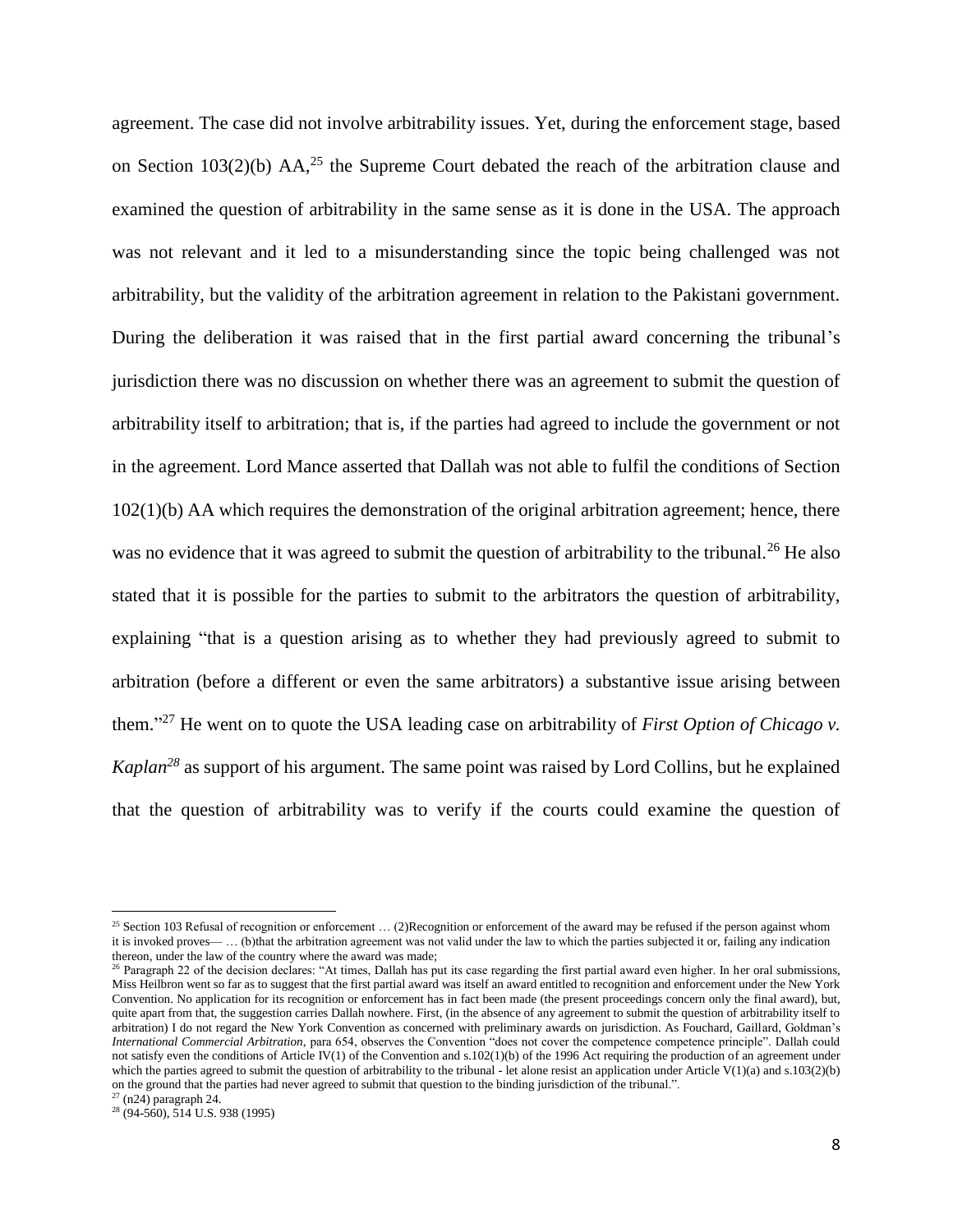arbitrability due to the principle of competence-competence.<sup>29</sup> The view taken in Dallah is rather confusing because there was no discussion of arbitrability in the sense of the dispute being capable of settlement by arbitration. There was a debate on the validity of the arbitration agreement and if the government was a party to it. This dialogue differs from the capacity or possibility of a government to be part of an arbitration agreement, which would be an adequate debate on arbitrability. The USA method follows a specific legal reasoning employed to analyse arbitrability as it involves questions of jurisdiction, as well as the subject matter being capable of settlement by arbitration. The situation is not the same in England, but the Dallah case gave room to the implementation of such doctrine. However, so far, the argument remains an *obiter dictum* as the object of the case was about the scope of the arbitration agreement as opposed to arbitrability.

In effect, there is no doubt that arbitrability relates to jurisdiction, but this idea of looking if the parties agreed to submit the question of arbitrability to the tribunal, in the sense that if the arbitration agreement covers a dispute or not, is a matter of formation of contracts and not if the parties gave power to the arbitrators to decide if the dispute is arbitrable. Regardless of the powers given by the parties to the arbitrators, there will always be a limitation to what they can decide. Although, if that is the case, a court can still vacate the award if it finds that the arbitrators had no power to make such a decision. An example would be if the parties said that the arbitrators can impose a fine or a penalty that can only be given by a governmental authority. Even so, in England,

<sup>29</sup> Paragraphs 90 and 91 of the decision: "90. *First Options of Chicago Inc v Kaplan*, 514 US 938 (1995) was not an international case. It concerned the application of the Federal Arbitration Act to an award of an arbitral panel of the Philadelphia Stock Exchange. The question was whether the federal District Court should independently decide whether the arbitral panel had jurisdiction. The United States Supreme Court drew a distinction between the case where the parties had agreed to submit the arbitrability question itself to arbitration, and the case where they had not. In the former case the court should give considerable leeway to the arbitrator, setting aside the award only in certain narrow circumstances, but (at 943, per Breyer J): "If, on the other hand, the parties did *not* agree to submit the arbitrability question itself to arbitration, then the court should decide that question just as it would decide any other question that the parties did not submit to arbitration, namely, independently". 91. That flowed inexorably from the fact that arbitration was simply a matter of contract between the parties and was a way to resolve those disputes, but only those disputes, that the parties had agreed to submit to arbitration."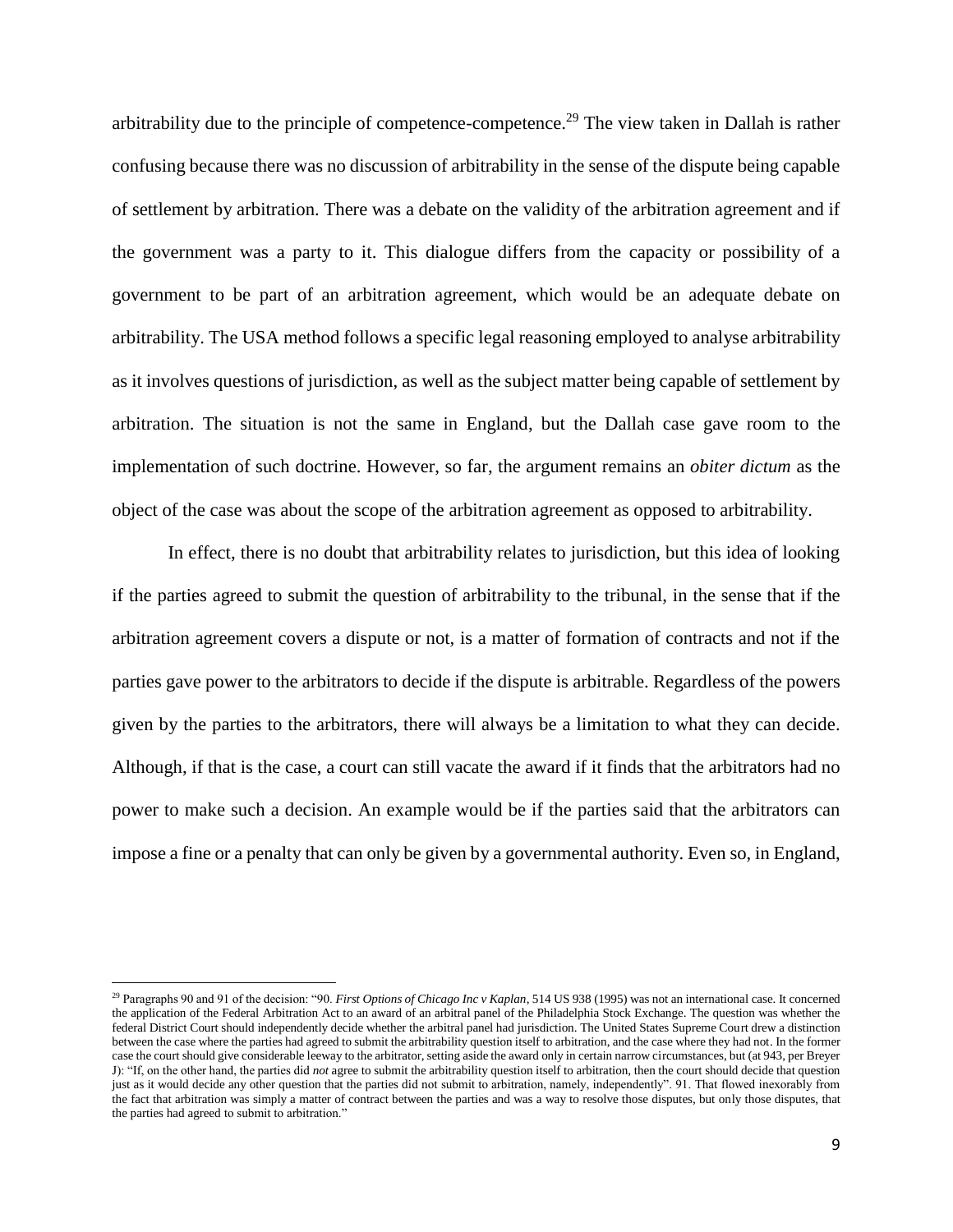challenges on arbitrability will be of substantive jurisdiction and Section  $103(2)(b)$  is not about arbitrability.

#### **III – The case law regarding particular issues of arbitrability**

Despite the AA not having a specific provision regulating arbitrability, English courts have been deciding cases in which the object of the quarrel was the capacity of private tribunal to decide certain disputes. Some cases addressed questions in which a statute requires the dispute to be submitted to a court of law but it is presented to an arbitral tribunal, being a question of jurisdiction, while other cases the issue of arbitrability is peripheral and closely connected to a public policy concern. The cases were decided before *Dallah* and they do not talk about the definition of arbitrability, they represent a series of non-exhaustive examples to give an overview of how the courts have been interpreting specific questions of arbitrability.

# **A. Arbitrability and the State or State-Owned Companies**

The situation whereby a state or a state-owned company can make an agreement to arbitrate is a matter of arbitrability since it deals with the capacity of a party to participate in arbitral proceedings. In England this is not a controversial subject; in fact, the case law, so far, does not address it in relation to government entities or companies owned by the government. This is because Section 106 of the AA asserts that the Crown can be a party to an arbitration agreement. Thus, there is no prohibition under English law concerning the capacity of a state or a state entity to conclude an arbitration agreement or to participate in arbitration.<sup>30</sup> Moreover, the wording of the AA does not require any special authorization from the government for it or its entities to be a

<sup>30</sup> D. St. J. Sutton, J. Gill and M. Gearing, *Russell on Arbitration*, 23rd Edition (London: Sweet & Maxwell, 2007) 105-106.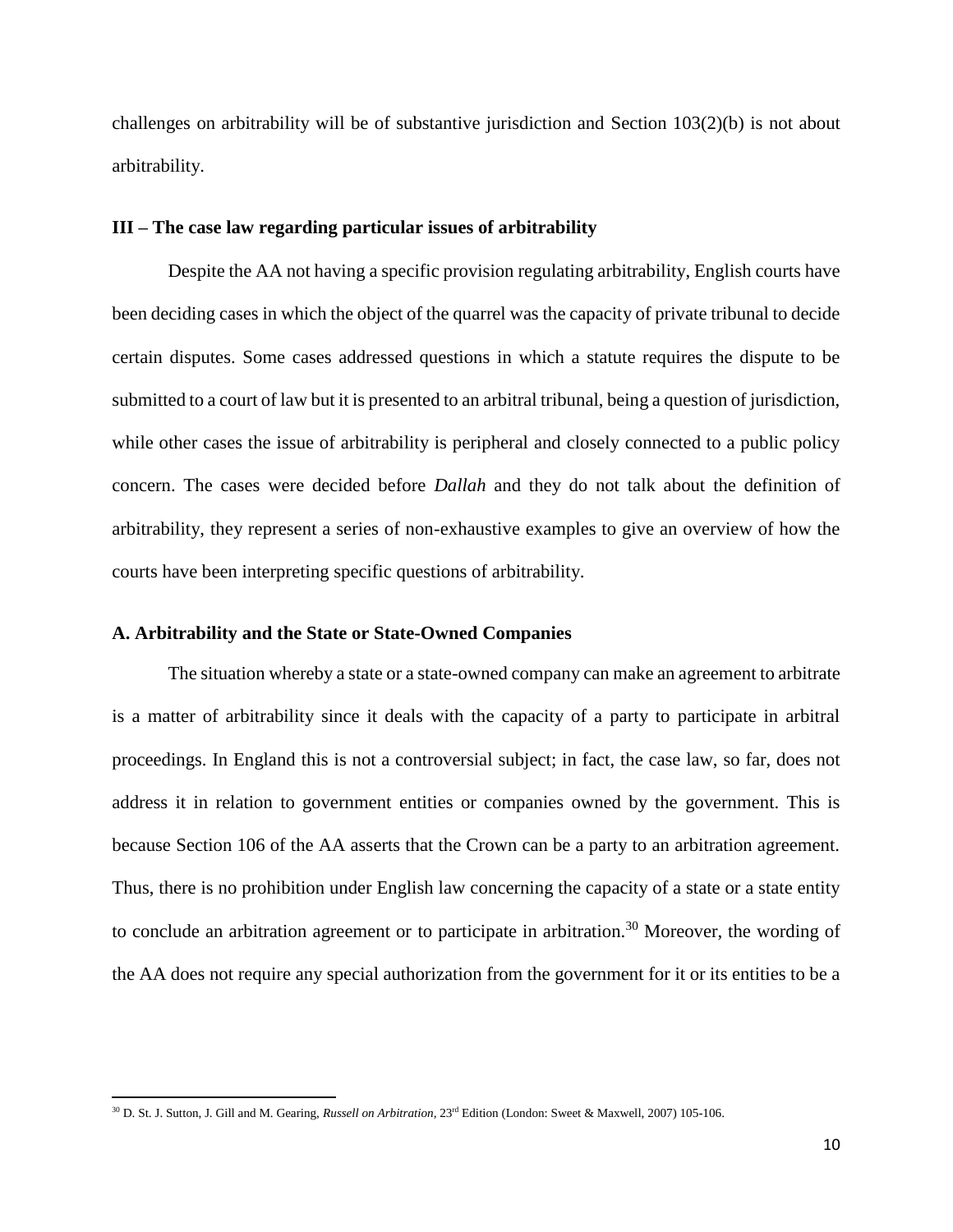party in arbitration. Hence, it is unlikely that any case concerning the Crown being a party to arbitration would be challenged on the grounds of lack of arbitrability.

Nevertheless, this does not mean that such a topic is strange to the courts. In *Gatoil v.*   $NIOC<sup>31</sup>$  the parties concluded a contract to buy crude oil. Once the contract was breached and arbitral proceedings started, it was argued that NIOC needed special authorization from the Iranian government to participate in any arbitration, and since this requirement had not been fulfilled, the condition rendered the arbitration agreement inoperative or incapable of being performed. Bingham LJ came to the conclusion that if the authorization was necessary, Gatoil could not seek the invalidity of the arbitration agreement if it did not procure the permission. He added that if it was for NIOC to seek authorization, the question of why it would pursue such authorization if it did not start any arbitral procedure would arise; and why should they obtain permission when Gatoil clearly did not choose to arbitrate once it started court proceedings. In addition, the court asserted that a contrary view would require Gatoil to start arbitral proceedings and wait for NIOC to request the permission. At this moment, if NIOC did not request the approval, Gatoil could rely on the arbitration agreement being incapable of being performed. The arbitrability under the inoperative exception would be hard to demonstrate; yet, as an agreement incapable of being performed, there could be room for a challenge to arbitrability. In effect, this was done without mentioning the word arbitrability but seeking the same result as a declaration of non-arbitrability. In *Svenska Petroleum Exploration Ab v. Lithuania & Anor*<sup>32</sup> arbitrability was argued in a peripheral way because after the arbitration agreement was signed, the law of Lithuania changed and it was not possible to arbitrate disputes regarding underground natural resources. The main discussion in court was about the construction of the arbitration agreement and if Lithuania would

<sup>31</sup> 1990 WL 10622722.

<sup>32</sup> [2006] EWCA Civ 1529.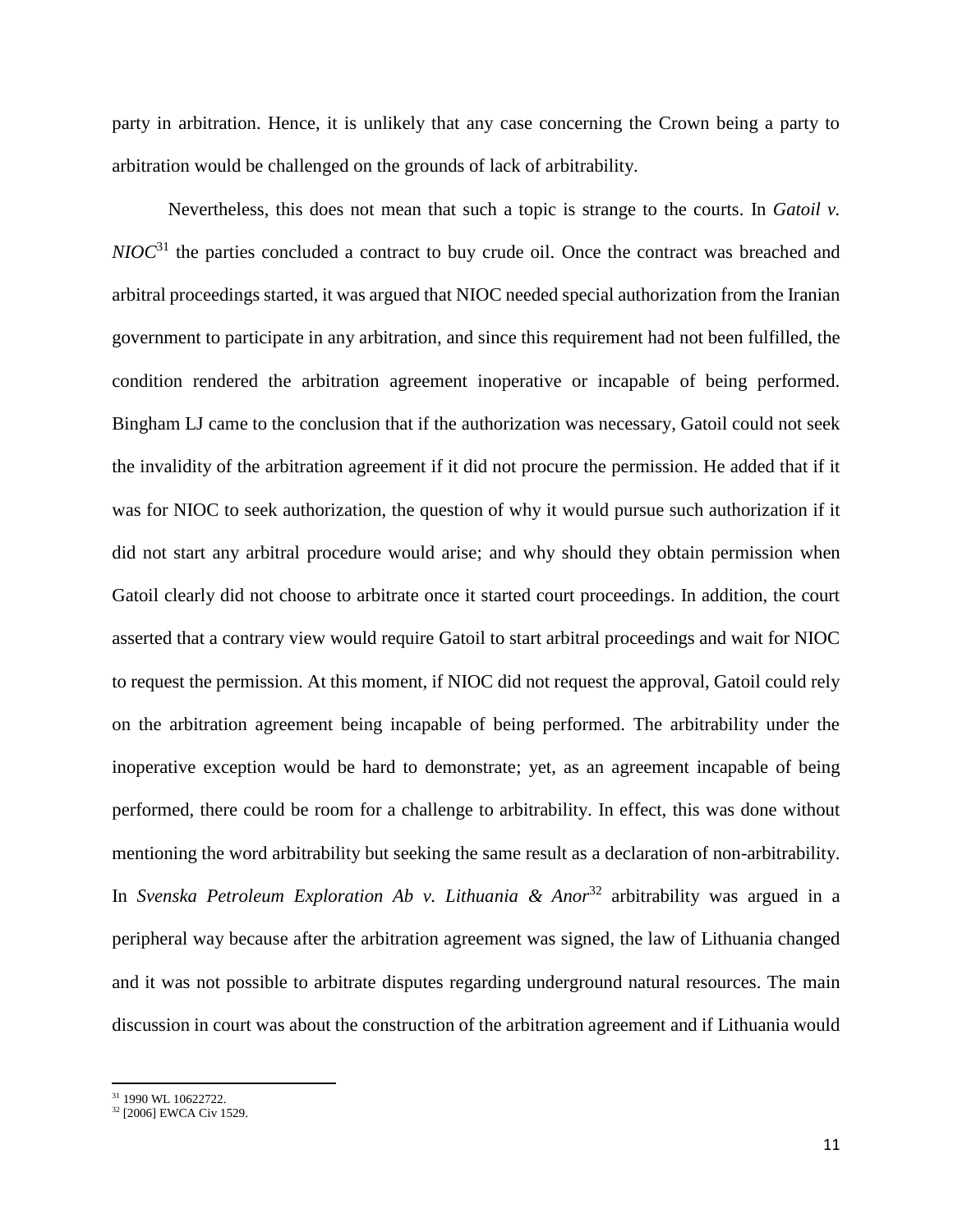enjoy state immunity in English courts. It was concluded that Lithuania was a party to the contract and, consequently, a party to the arbitration agreement. Concerning arbitrability, in a *dictum*, Moore Bick LJ addressed the issue but not in a relevant manner, he declared that "[t]he question whether disputes relating to underground natural resources are incapable of being referred to arbitration under Lithuanian law is potentially of some importance because it might provide a basis for holding that the Government could not effectively submit disputes under the Agreement to arbitration."

It can be verified that England and Wales did not create statutory barriers for the Crown to have arbitration as a dispute resolution method. Furthermore, there are not many state-owned companies in England and the outstanding companies can have their disputes submitted to arbitration. As a result, arbitrability of disputes regarding state-owned companies would not find an obstacle under English law.

### **B. Arbitrability and insolvency**

The interaction between insolvency procedures and arbitration is not new to English legislation.<sup>33</sup> In case of personal bankruptcy, the Insolvency Act 1986 in Section  $349A^{34}$ determines that the trustee can decide if the arbitration agreement is enforceable and if the trustee thinks it is not, a party can apply to court to have the arbitration agreement enforced. The trustee can also, with the permission of the court, make an agreement to arbitrate after bankruptcy is declared.<sup>35</sup> If the arbitration is pending and bankruptcy is adjudged before arbitration terminates,

<sup>&</sup>lt;sup>33</sup> The Arbitration Act 1934 section 2 and the Arbitration Act 1950 section 3 had provisions regarding arbitration and bankruptcy.

<sup>&</sup>lt;sup>34</sup> Section 349A Arbitration agreements to which bankrupt is party (1) This section applies where a bankrupt had become party to a contract containing an arbitration agreement before the commencement of his bankruptcy. (2) If the trustee in bankruptcy adopts the contract, the arbitration agreement is enforceable by or against the trustee in relation to matters arising from or connected with the contract. (3)If the trustee in bankruptcy does not adopt the contract and a matter to which the arbitration agreement applies requires to be determined in connection with or for the purposes of the bankruptcy proceedings – (a) the trustee with the consent of the creditors' committee, or (b) any other party to the agreement, may apply to the court which may, if it thinks fit in all the circumstances of the case, order that the matter be referred to arbitration in accordance with the arbitration agreement. (4)In this section – "arbitration agreement" has the same meaning as in Part I of the Arbitration Act 1996; and "the court" means the court which has jurisdiction in the bankruptcy proceedings

<sup>&</sup>lt;sup>35</sup> Insolvency Act Section 284 and Schedule 5, Part I, 2 and 2a.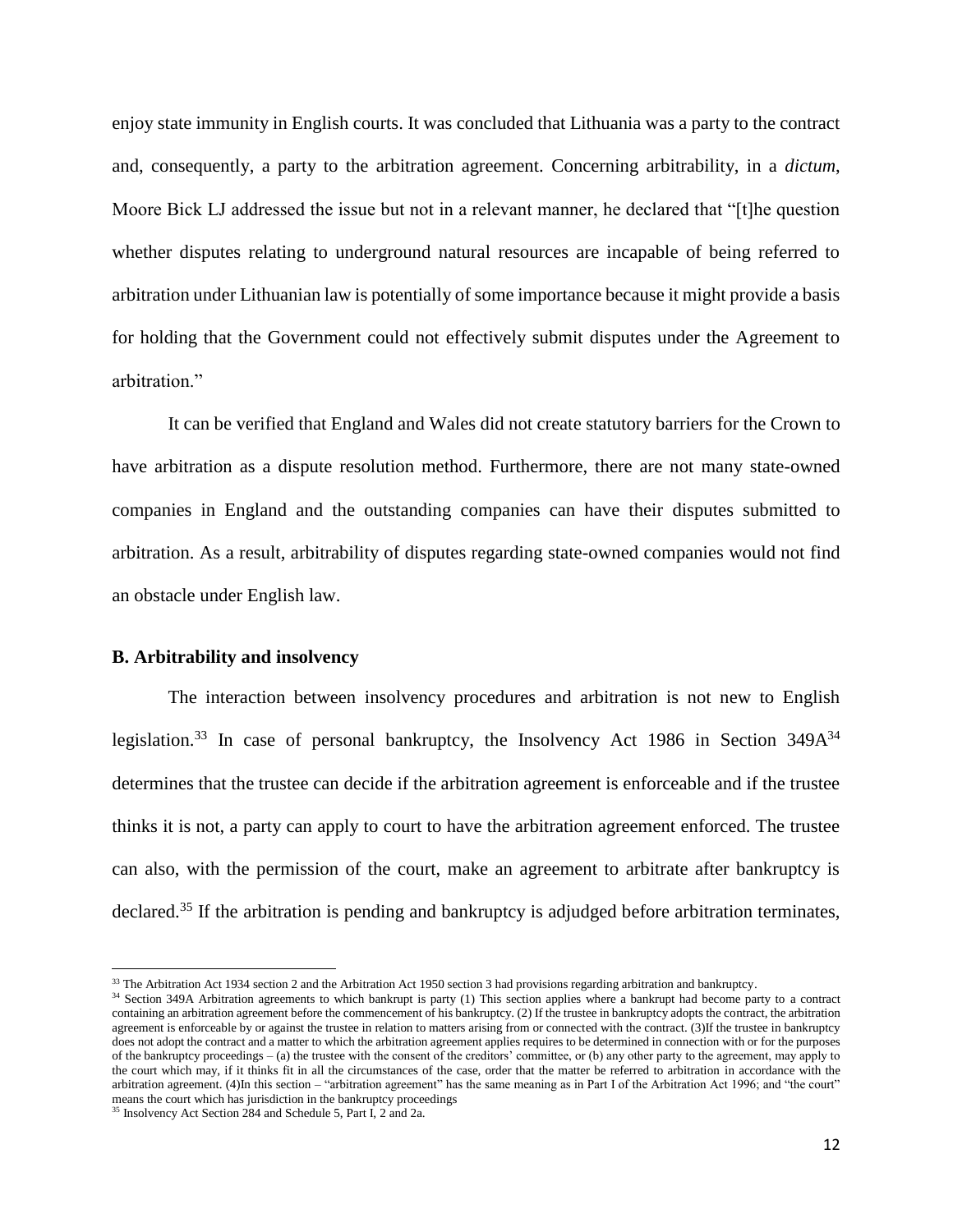the court can stay the proceeding but this is not a mandatory action, as the language used in the Act is "may stay any action."<sup>36</sup> These are the only statutory provisions for bankruptcy with direct reference to arbitration, but the Insolvency Act covers other procedures of insolvency such as liquidation, administration and administrative receivership.

Liquidation is the procedure involving "the realisation of assets, agreement of creditors' claims, and distribution of realisations to creditors *pari passu* according to their legal priorities." 37 During liquidation the company will be shut down; thus, when dissolution has occurred, the arbitration agreement will become null since the company ceased to exist.<sup>38</sup> Liquidation can be made by a voluntary winding-up or a compulsory winding-up. In the first case, the liquidator may participate in arbitral proceedings without permission from the court<sup>39</sup> and in the latter case, the liquidator will need to ask permission to be a party in ongoing or not initiated arbitrations.<sup>40</sup> The Act does not refer to arbitration, but when it says "any action or legal proceedings" it should be understood to include arbitration.<sup>41</sup>

Administration aims at keeping the company alive by restructuring it and administrative receivership is a security enforcement procedure that is normally followed by liquidation.<sup>42</sup> Notwithstanding the administrator having the same power as the liquidator, namely, to represent the company in legal proceedings, the Insolvency Act expressly included the power to refer to arbitration in its authority.<sup>43</sup> Once the company goes into administration, a moratorium on legal process is put in place<sup>44</sup> except if the administrator or the court decides that new claims should

<sup>36</sup> Insolvency Act Section 285.

<sup>37</sup> George Burn and Elizabeth Grubb, *Insolvency and arbitration in English law*, 8 (4), Int. A.L.R, 124, 129.

<sup>38</sup> Ibid at 127. See also Sutton (n30) 104, Mustill (n10) 153 and *Morris v. Harris* [1927] AC 252.

<sup>39</sup> Insolvency Act 1986, Section 165, 3 and Schedule 4, Part II, 4.

 $40$  Insolvency Act 1986, Section 167, 1 a and Schedule 4, Part II, 4.

<sup>41</sup> Sir Nicolas Browne-Wilkinson V-C pronounced in *Bristol Airport Plc. and Another v Powdrill and Others* [1990] Ch. 744: "I have no hesitation in rejecting that view. In my judgment the natural meaning of the words 'no other proceedings … may be commenced or continued' is that the proceedings in question are either legal proceedings or quasi-legal proceedings such as arbitration."

 $42$  Burn(n37) 125-126.

<sup>43</sup> Schedule 1, 6.

<sup>44</sup> Insolvency Act 1986, Schedule 1b, section 43.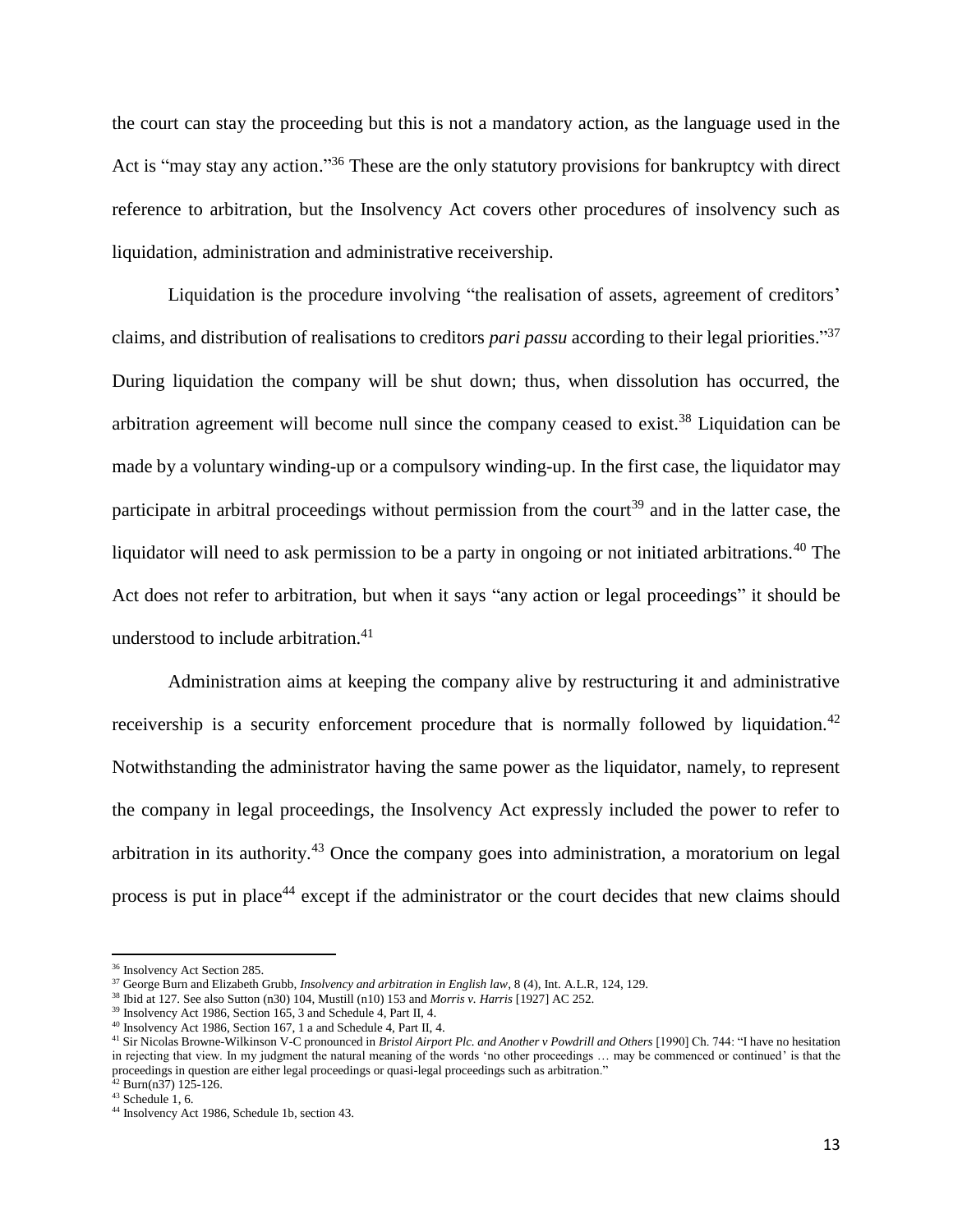proceed.<sup>45</sup> Therefore, it is up to the court or the administrator to agree with arbitral proceedings started after the company goes into administration.

The statutory provisions present a friendly environment to arbitration but when the issue was debated in court, another route was taken. In *Syska v. Vivendi*<sup>46</sup> a dispute because during the arbitral procedure, Elektrim SA went into insolvency and according to the Polish Bankruptcy and Reorganisation Law, article 142, insolvency makes arbitration clauses ineffective.<sup>47</sup> The arbitral tribunal issued a partial award rejecting the challenge on its jurisdiction based on Polish law. Electrim's insolvency administrator requested a stay of the proceedings. When deciding, the Court of Appeal had to apply the EC Regulation 1346/2000 on Insolvency Procedures which is the law in England to decide if Polish law would prevail over English law. Two provisions of the regulation, article  $4(1)(2)(e)$  and  $(f)^{48}$  and article  $15^{49}$  were at the centre of the debate since they determine the law applicable to insolvency proceedings within Member States and the effect of insolvency to lawsuits pending. The main question was if the term lawsuit pending would include arbitration, and if so, English law would be applicable. Insolvency in England does not stop arbitration and since lawsuit pending should be understood as including arbitration, there is no reason for an insolvent party not to participate in arbitral procedures. In the *Syska* case the issue of arbitrability was decided by the law of the seat, disregarding the fact that the law of the country to which the insolvent party belongs considered the dispute non-arbitrable. Hence, the Polish public policy was ignored. But Poland is also subject to the same regulation which makes it also its *lex* 

<sup>45</sup> Insolvency Act 1986, Schedule 1b, section 43 2, a and b.

<sup>46</sup> [2009] EWCA Civ 677.

 $47$  The article states: "Any arbitration clause concluded by the bankrupt shall lose its legal effect as the date bankruptcy is declared and any pending arbitration proceedings shall be discontinued."

 $48$  "(1) Save as otherwise provided in this Regulation, the law applicable to insolvency proceedings and their effects shall be that of the Member State within the territory of which such proceedings are opened, hereafter referred to as the "State of the opening of proceedings. (2) The law of the State of the opening of proceedings shall determine the conditions for the opening of those proceedings, their conduct and their closure. It shall determine in particular: … (e) the effects of insolvency proceedings on current contracts to which the debtor is party; (f) the effects of the insolvency proceedings on proceedings brought by individual creditors, with the exception of lawsuits pending."

<sup>&</sup>lt;sup>49</sup> "Effects of insolvency proceedings on lawsuits pending the effects of insolvency proceedings on a lawsuit pending concerning an asset or a right of which the debtor has been divested shall be governed solely by the law of the Member State in which that lawsuit is pending."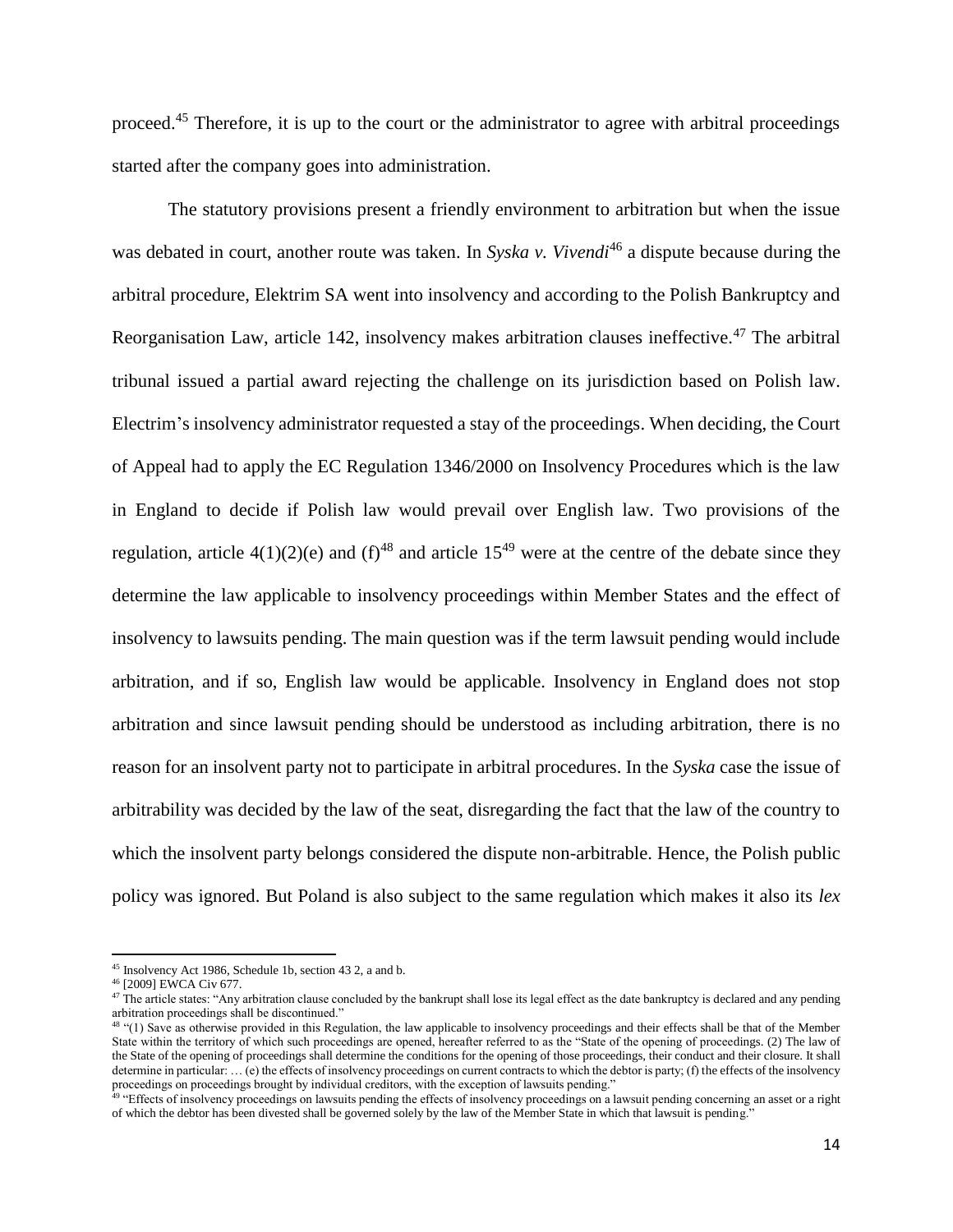*fori*. The interpretation given by English courts in favour of arbitration is reasonable because if the legislators wanted to exclude arbitration from lawsuit pending, they would have said so. However, arbitration has no forum; thus, the counter-argument is valid because lawsuit pending gives the idea of a forum. Be that as it may, the lack of specification should prevail because the characteristics of arbitration are rooted in a court proceeding since both represent access to justice aimed at adjudicating disputes. Even so, the enforcement of an award can be subject to strong challenges to arbitrability, especially if the enforcement is in Poland.

The scenario regarding insolvency and arbitration is peaceful as insolvency claims are not automatically excluding or annulling the arbitration agreement. However, arbitration cannot be employed in every aspect of the insolvency procedure. A decision determining the winding-up of a company has an impact on several parties who did not join an arbitration agreement, being *erga omnes*, a circumstance that is not characteristic of arbitration. In addition, it is common in insolvency procedures for investigations to take place to examine the existence of fraud, which is a public policy matter and cannot be decided by arbitration. Once the mentioned possibilities are no longer the main questions in insolvency, the reasons for disputes to be non-arbitrable fade away.

#### **C. Arbitrability and corporate matters**

 $\overline{\phantom{a}}$ 

By nature, corporate issues are purely commercial questions that one could argue it should not be excluded from arbitration. However, the legislation in England and Wales has used wording inclining to the exclusive jurisdiction of courts to solve internal corporate disputes. Any corporation, when it is formed, makes an agreement whereby the rules and regulations of the company are described. These documents, called articles of association, articles of incorporations or bylaws have a contractual nature.<sup>50</sup> As with any contract, an arbitration agreement can be

<sup>50</sup> *See* Section 33 Companies Act 2006 and *Cream Holdings Limited v. Stuart Davenport* [2010] EWHC 3096 (Ch).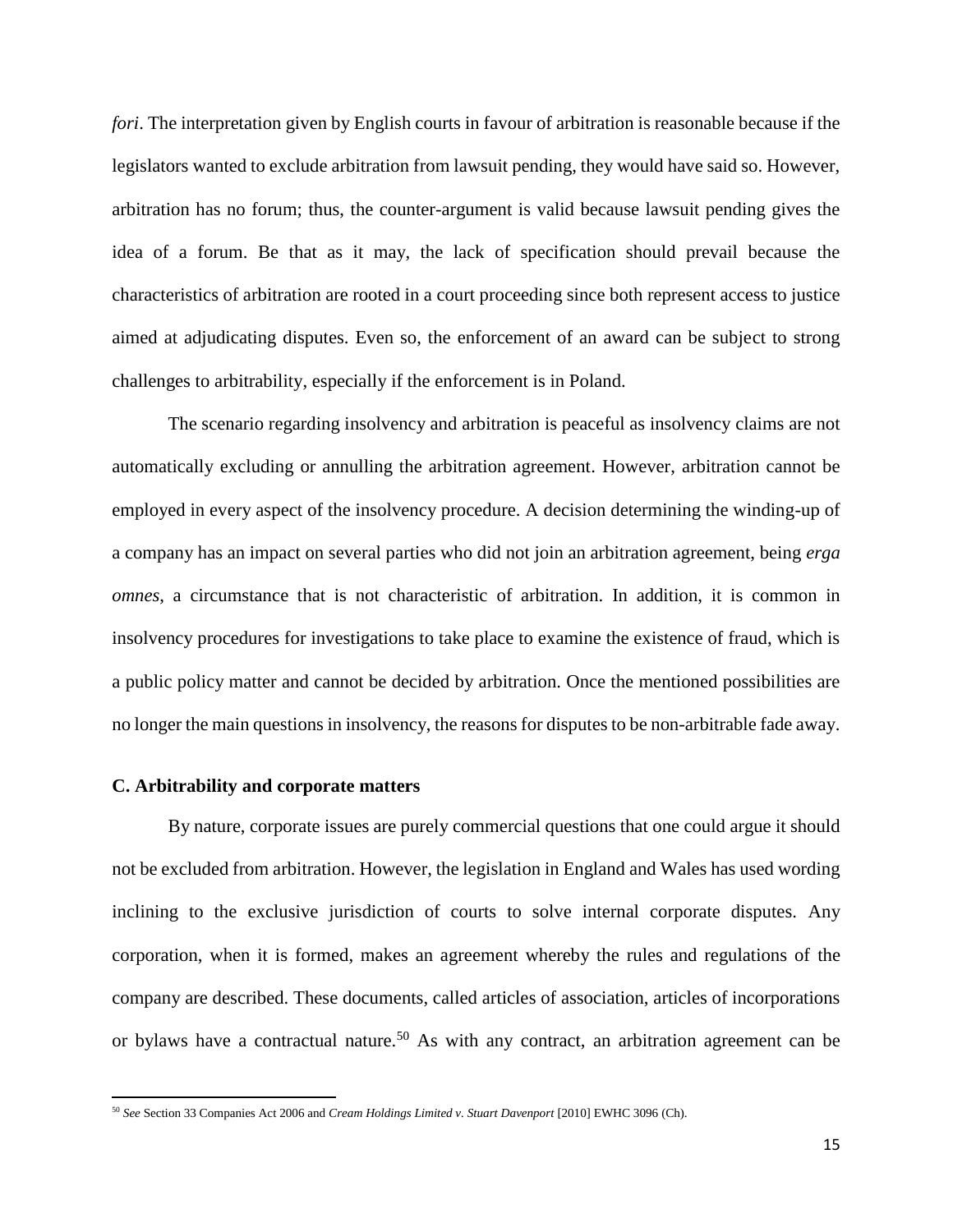established to solve disputes arising out of it. Incorporation of arbitration clauses to articles of association can be traced to the 1915 case of *Hickman v. Kent or Romney Marsh Sheepbreeders' Association*. <sup>51</sup> In this case Astbury J. held that a provision in the articles of association for the use of arbitration to settle disputes was an arbitration agreement within the meaning of the Arbitration Act 1889, regardless of the fact that the claimant did not sign the articles of association. The question in this case was about a party joining a company that was already constituted and abiding by the company's regulations to which it did not participate in its elaboration, almost as if the party was concluding an adhesion contract. In that scenario there was no issue of a subject matter being capable of settlement by arbitration, but there was a problem with consent since at the moment a party adheres to the contract, it might be said that it did not consent to the arbitration agreement. However, it is hard to argue that the new shareholder when adhering to the articles of association was unaware of its provisions and did not agree to the arbitration clause.

Moving away from the question of consent and examining the exclusive jurisdiction of courts, it was stated that arbitration in shareholders' disputes should be permitted when related to "enabling/facilitative aspects of company law" and courts should decide when the claim involves "mandatory/prohibitory aspects of company law."<sup>52</sup> The latter refers to "fiduciary duties of directors, derivative actions and disclosure and financial reporting" and the former to "buy-out rights, exit conditions, level of dividend, how voting rights may be exercised" as well as matters that can be subject of a shareholder agreement.<sup>53</sup> The mandatory/prohibitory aspects of company law would be the circumstances covered by Sections 994 and 996 of the Companies Act 2006,<sup>54</sup>

<sup>51</sup> [1915] 1 Ch 881.

 $52$  I. Chiu, 'Contextualising shareholder's disputes – a way to reconceptualise minority shareholder remedies' [2006] JBL, 312, 330

<sup>53</sup> Ibid 331.

 $54$  994 Petition by company member (1) A member of a company may apply to the court by petition for an order under this Part on the ground – (a) that the company's affairs are being or have been conducted in a manner that is unfairly prejudicial to the interests of members generally or of some part of its members (including at least himself), or (b) that an actual or proposed act or omission of the company (including an act or omission on its behalf) is or would be so prejudicial. (2) The provisions of this Part apply to a person who is not a member of a company but to whom shares in the company have been transferred or transmitted by operation of law as they apply to a member of a company. (3) In this section, and so far as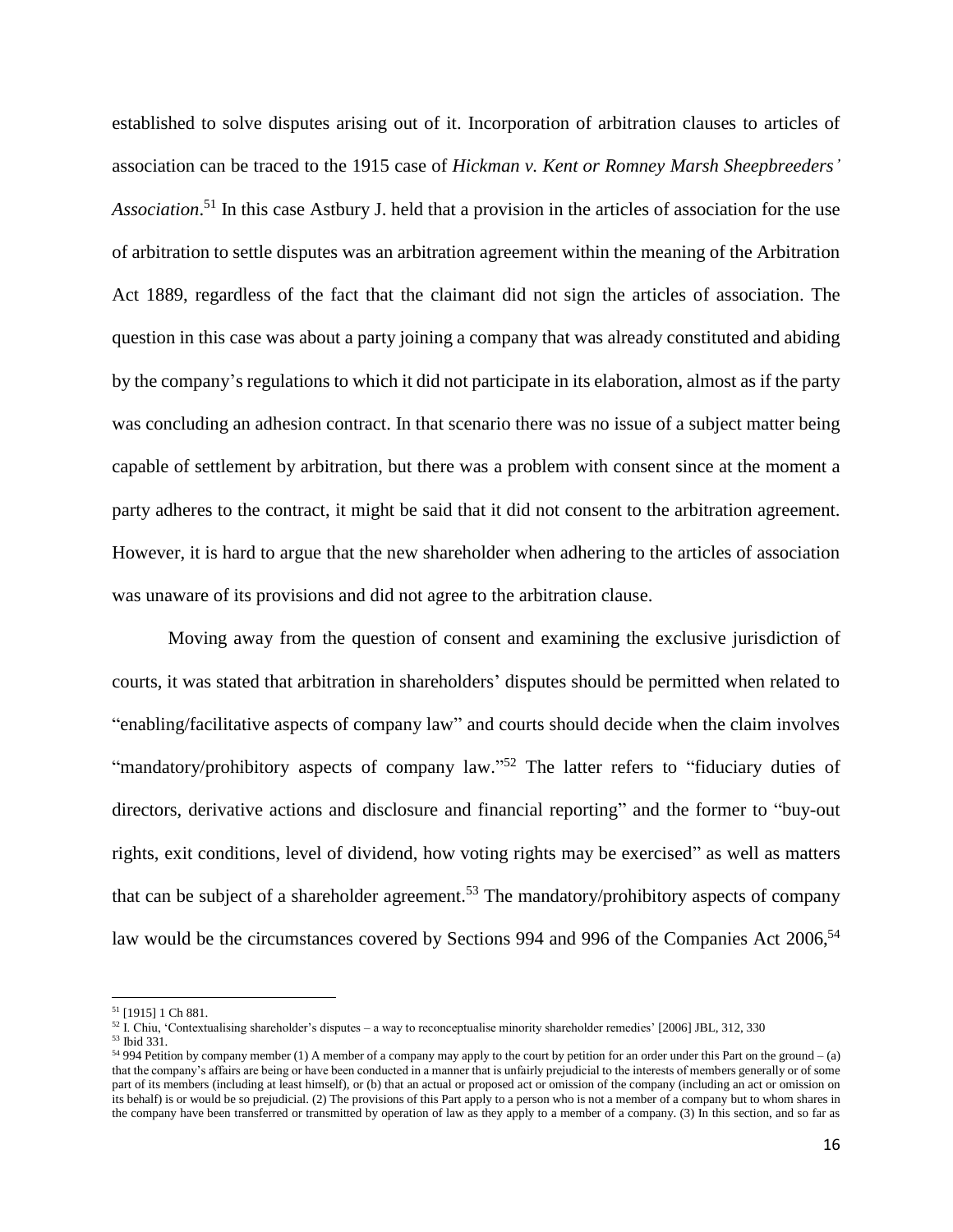namely, a petition to stop a conduct amounting unfair prejudicial to a member or members of the company.

The case law has analysed the conflict between arbitration and an order under Section 994 in *Fulham Football Club (1987) Limited v. Sir David Richards, The Football Association Premier League Limited.*<sup>55</sup> The case concerned a corporate dispute between Fulham Football Club, David Richards and the Premier League. Mr. Richards supposedly acted as a broker on the transaction to transfer Mr. Crouch from Fulham to Tottenham, a situation that was not permitted by the Premier League articles of association. The articles contained a dispute resolution clause. Fulham is a shareholder of the League and decided to bring legal proceedings against the defendants under Section 994 of the Companies Act 2006. The main question was whether the claims under Section 994 were arbitrable since the provision of Sections 994 and 996 mentioned an "application to the court" and "powers of the court." Moreover, the discussion surrounded the impact of orders under Sections 994 and 996 on third parties who were not parties to the arbitration agreement. Hence, there was a public interest and public policy concern regarding the decision because a court order under Section 994 binds third parties, meaning the situation could not be acceptable through arbitration. The court took the view that there is no restriction to the claims under Sections 994 and 996 to be arbitrated. The fact that the provisions stated that a claim can be brought to courts by itself does not exclude arbitration, otherwise the drafters would have said so. In addition, some of the remedies under Section 996 could not be awarded by arbitrators, but this did not impede the

applicable for the purposes of this section in the other provisions of this Part, "company" means – (a) a company within the meaning of this Act, or (b) a company that is not such a company but is a statutory water company within the meaning of the Statutory Water Companies Act 1991 … 996 Powers of the court under this Part (1) If the court is satisfied that a petition under this Part is well founded, it may make such order as it thinks fit for giving relief in respect of the matters complained of. (2) Without prejudice to the generality of subsection (1), the court's order may – (a) regulate the conduct of the company's affairs in the future; (b) require the company – (i) to refrain from doing or continuing an act complained of, or (ii) to do an act that the petitioner has complained it has omitted to do; (c) authorise civil proceedings to be brought in the name and on behalf of the company by such person or persons and on such terms as the court may direct; (d) require the company not to make any, or any specified, alterations in its articles without the leave of the court; (e) provide for the purchase of the shares of any members of the company by other members or by the company itself and, in the case of a purchase by the company itself, the reduction of the company's capital accordingly. <sup>55</sup> [2011] EWCA Civ 855.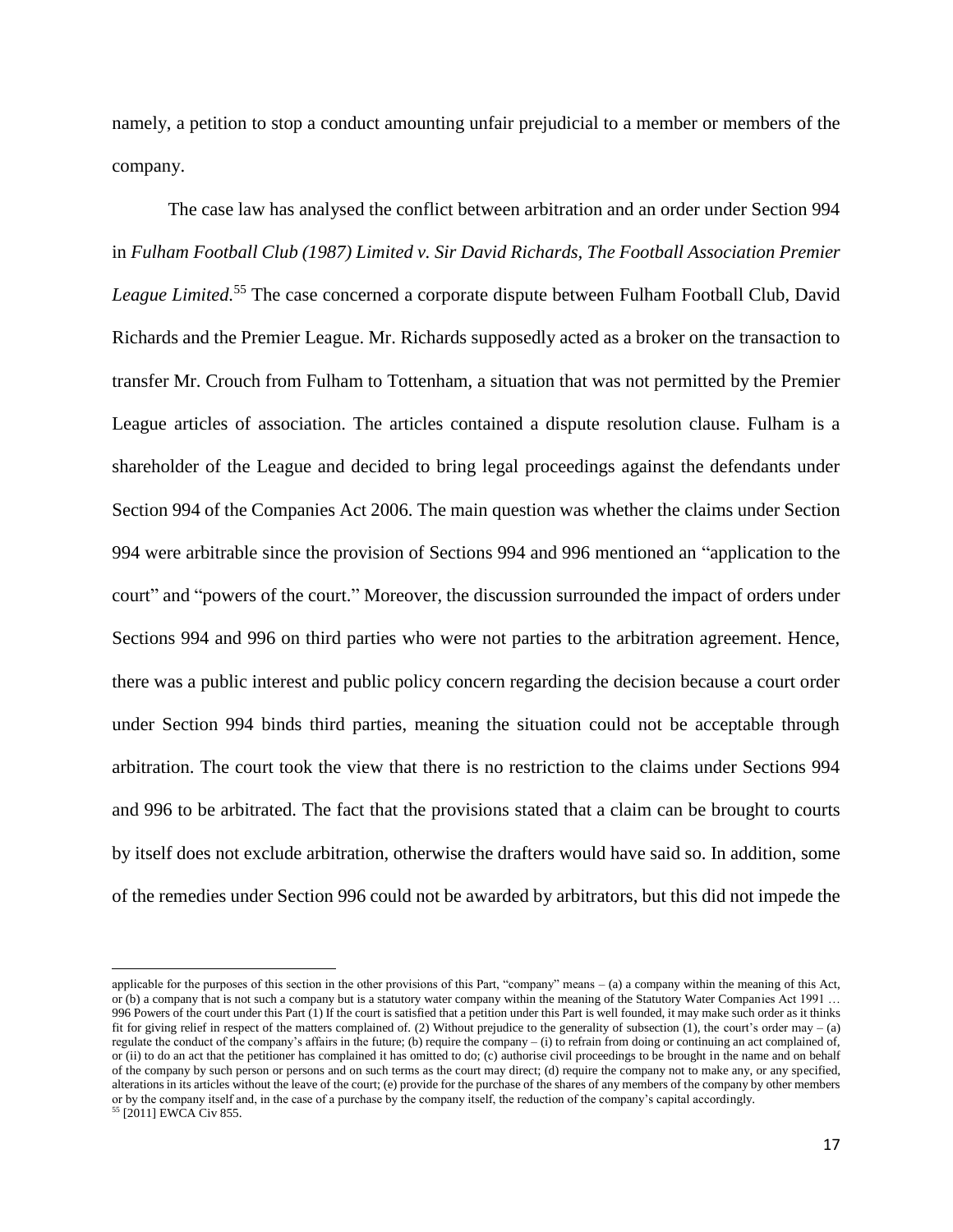solution by arbitration for other issues listed there. The aim of the suit was to seek some compensation for a breach of duty performed by Mr. Richards, which could be decided by arbitrators.

The rationale behind the argument against arbitrability was that some of the orders of Section 996 would affect third parties and, therefore, there would be a public policy concern because creditors who did not have a chance to participate in the arbitration would be distressed by the decision. Nonetheless, reading Section 996, as the court pointed out, it can be concluded that "orders for the regulation of the company's affairs or restraints upon its power to make alterations in its articles<sup>156</sup> would be non-arbitrable, but the relief sought was different. The fact that the legislation determined the exclusive jurisdiction of the court was not interpreted to be absolute; what was scrutinized was the public policy aspect of the reliefs granted under the law and if they concerned a public interest that should be protected at all cost. Clearly, some of the hypothesis of Section 996 has no ramifications for third parties and there is no rule in which they could not be arbitrated.

As it can be seen in this case, the absence of provisions in the AA did not stop other instruments from establishing limits to arbitration. Thus, the English system has statutory provisions using a wording like "courts will decide" or "courts will order" such as Section 996 of the Companies Act does. By "court," the first interpretation should not be exclusive jurisdiction of courts without any possibility of arbitration. This is because some provisions have archaic rationales and perhaps this exclusive jurisdiction regards matters that became non-arbitrable for no particular reason. They can be issues that have no public policy implication and are not mandatory rules of law, being purely commercial with no effect on public law, leading to the

<sup>56</sup> Ibid paragraph 61.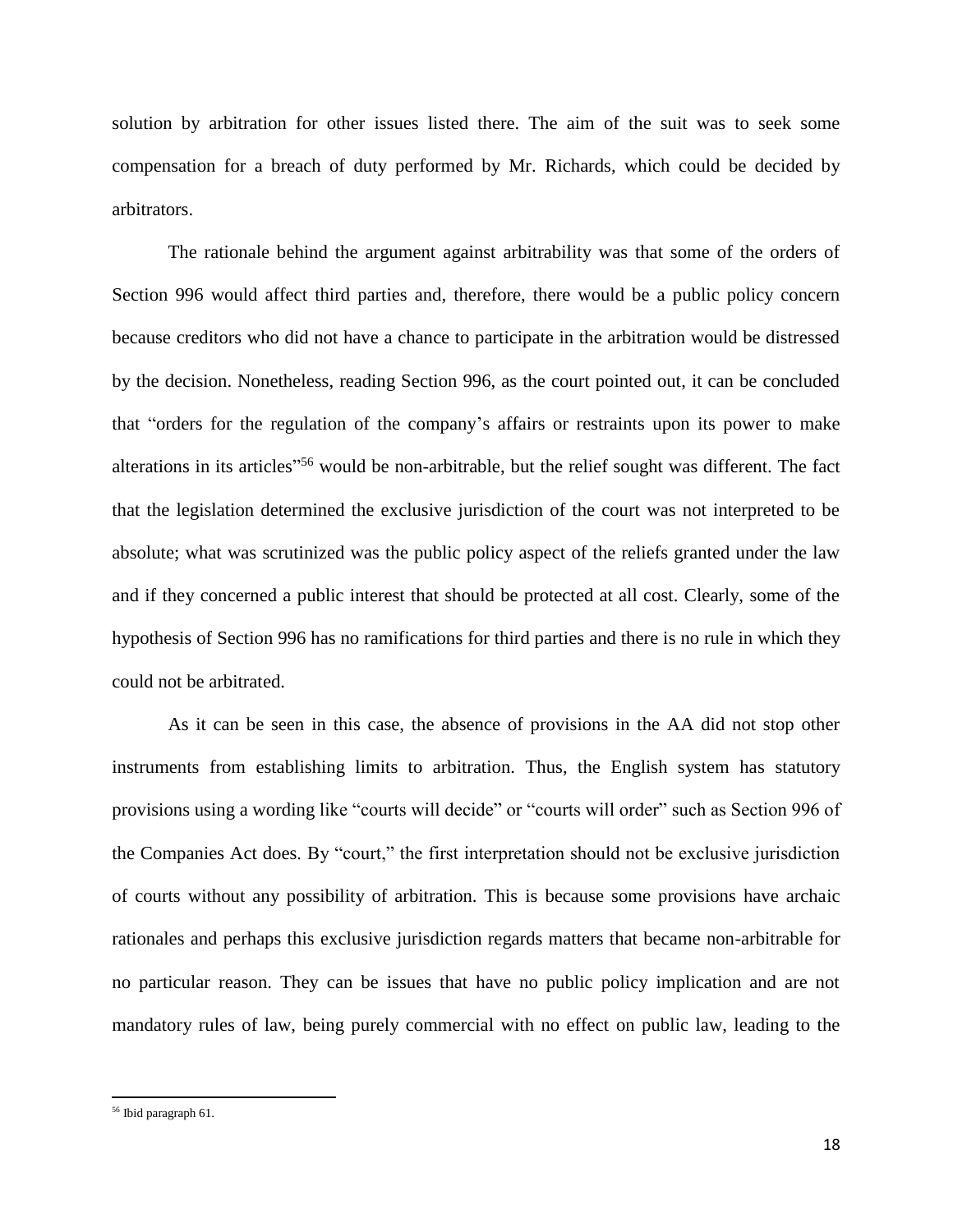conclusion that they should be able to be subject to arbitration. The arbitrability of a corporate dispute, at first sight, should not be a matter which cannot be settled by arbitration. The influence of public interest is small and will mostly be connected to the termination of the company when there is a public policy concern regarding the creditors and the commitment of fraud. The topics mentioned here are more questions relating to the validity of the arbitration agreement and how it can bind parties, rather than subjects of discussion falling within the exclusive jurisdiction of courts. In the end, disallowing arbitration in corporate disputes when there is no public policy concern is unfit to the idea of party autonomy. Hypothetically, exclusive court jurisdiction could be understandable if a shareholder is excluded from the company based on racist behaviour by the majority shareholders. Here, there might be a public policy concern since racism can be a criminal offense. Nonetheless, any compensation generated by such conduct could be resolved by arbitration. Once the crime is registered and the authorities proceed to the investigation, any compensation or reintroduction of the shareholder to the company can be decided by arbitrators. As a result, even when an example involves public policy, non-arbitrability of corporate disputes would be applicable in rare cases.

#### **D. Arbitrability and competition law**

In theory, the arbitrability of competition law issues should not be a matter capable of settlement by arbitration since it involves public interest and public policy. The obligation of guaranteeing fair competition relies on the government and only it can stop offenses such as the formation of a cartel. A private tribunal cannot force a company to be divided; only the State can do so. If this was not the case, there would be a transfer of powers that are fundamental principles of any nation to the private sector, allowing it to substitute the judiciary in its entirety. This is not the purpose of arbitration. For this reason, the traditional issues that fall under the exclusive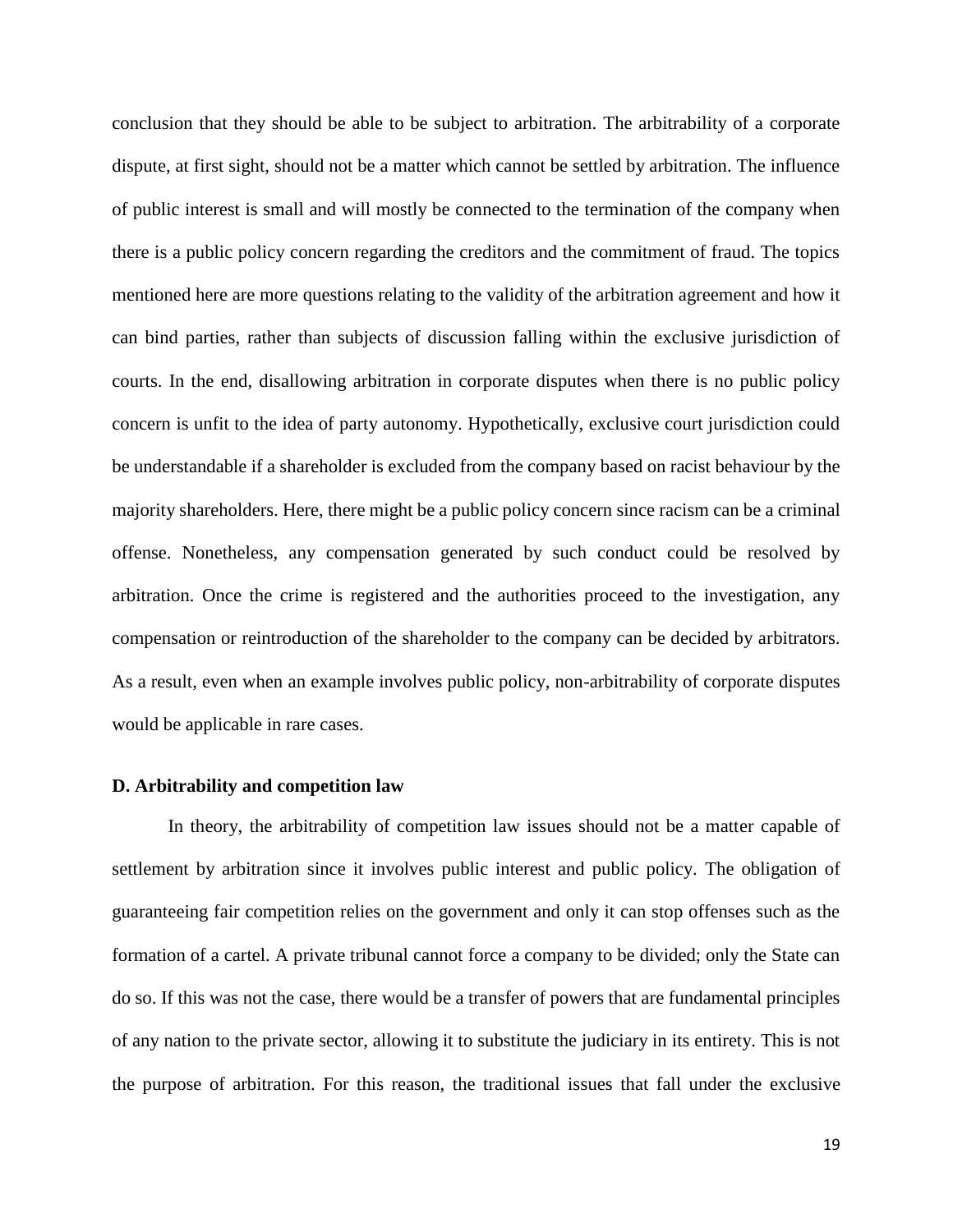jurisdiction of courts should not be capable of settlement by arbitration due to their public policy nature or their essential character being bound to the basic function of the State. However, this is not the case and several court decisions have accepted the fact that competition law issues can be decided by arbitrators.<sup>57</sup> It is true that competition law encompasses situations concerning society as a whole, having implications with *erga omnes* effects, giving courts exclusive jurisdiction to decide its quarrels. Still, this does not mean that other ramifications of competition law cannot be decided by arbitrators.

Within the EU, the Court of Justice of the European Union in *Eco Swiss China Time Ltd v. Benetton International NV*<sup>58</sup> addressed the issue in respect of EU competition law being mandatory or not. A challenge to an award was made at Dutch Courts arguing that the decision was against public policy by virtue of article 81 of the European Convention.<sup>59</sup> The case was referred to the Court of Justice of the European Union with questions concerning the interpretation of Article 81. The European Court ruled that an application for annulment of an arbitration award should be granted by a national court if it considers that the award is violating the mandatory rule of Article 81. What the court said is that the challenge can be brought up to court, but it is not necessarily an automatic offense to public policy, even though it is a community mandatory rule. In other words, under the EU, issues concerning competition rules are arbitrable and they can be reanalysed by courts if there is a challenge, but they are not to be considered, *ab initio*, contrary to public policy.

In England, one case has touched upon the subject, but was not truly analytical, so that it could be said that there is no concern in arbitrating competition law claims. In *Et Plus SA v. Welter*<sup>60</sup> a dispute arose regarding a contract to market and sell tickets to freight clients in both

<sup>57</sup> *See Mitsubishi Motors Corp v Soler Chrysler-Plymouth Inc.* 473 U.S. 614 (1985) and *Societe Labinal v. Societies Mors et Westland Aerospace*  [1993] 4, Revue de L'Arbitrage, 645, Cour D'Appel de Paris, May 19,.1993

<sup>[2000] 5</sup> C.M.L.R. 816.

<sup>59</sup> Today, Article 101 of the TFEU

<sup>60</sup> [2005] EWHC 2115 (Comm).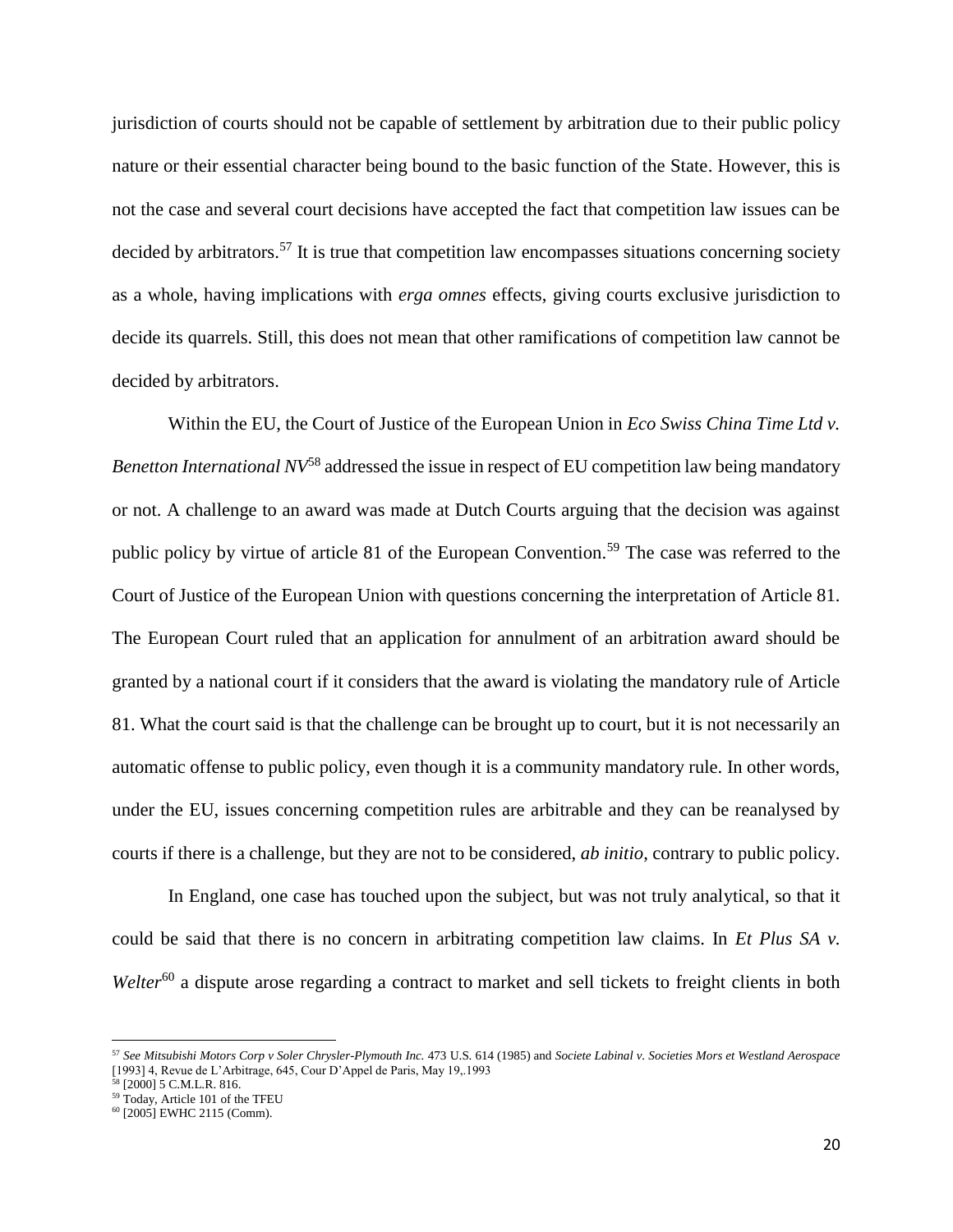Eastern and Western European countries for the use of the Eurotunnel truck shuttle service. The claimant was a group of companies incorporated respectively in Luxembourg, England and Wales, the Netherlands, France and Spain, that marketed and sold tickets. They had a contract for exclusive distributorship with two defendants, The Channel Tunnel Group Ltd. and France Manche SA which together form Eurotunnel. Five of the defendants were formerly directors of or employed by one or another company belonging to the claimant, and once their employment contract was terminated, they were all subsequently recruited by Eurotunnel. In 2004, Eurotunnel gave notice that the contract with the claimant would not be renewed, but before that it sent a letter to the claimant's customers informing the changes and trying to take them as clients. The claimant became aware that, in the meantime, some information obtained from its database regarding its customers was disclosed to Eurotunnel, and took legal action for that reason. The contract had an arbitration clause, and a stay of proceedings taking place in Paris was claimed with one of the several arguments being the violation of Articles 81 and 82 of the EC treaty. The ruling merely said that the disputes were arbitrable and it did not analyse the question since it was not a paramount issue in the case. Justice Gross stated that "[t]here is no realistic doubt that such 'competition' or 'anti-trust' claims are arbitrable; the issue is whether they come within the scope of the arbitration clause, as a matter of its true construction."<sup>61</sup> The decision understood that tortious claims originating from a breach of competition law were covered by the arbitration agreement and it was a cause of action susceptible to arbitration.<sup>62</sup> Although the decision might not be a strong precedent for arbitrability of competition law, the approach is evidence of a solid position towards a permissible view on the arbitrability of issues related to competition law.

<sup>61</sup> Ibid paragraph 51.

<sup>62</sup> Ibid paragraph 41.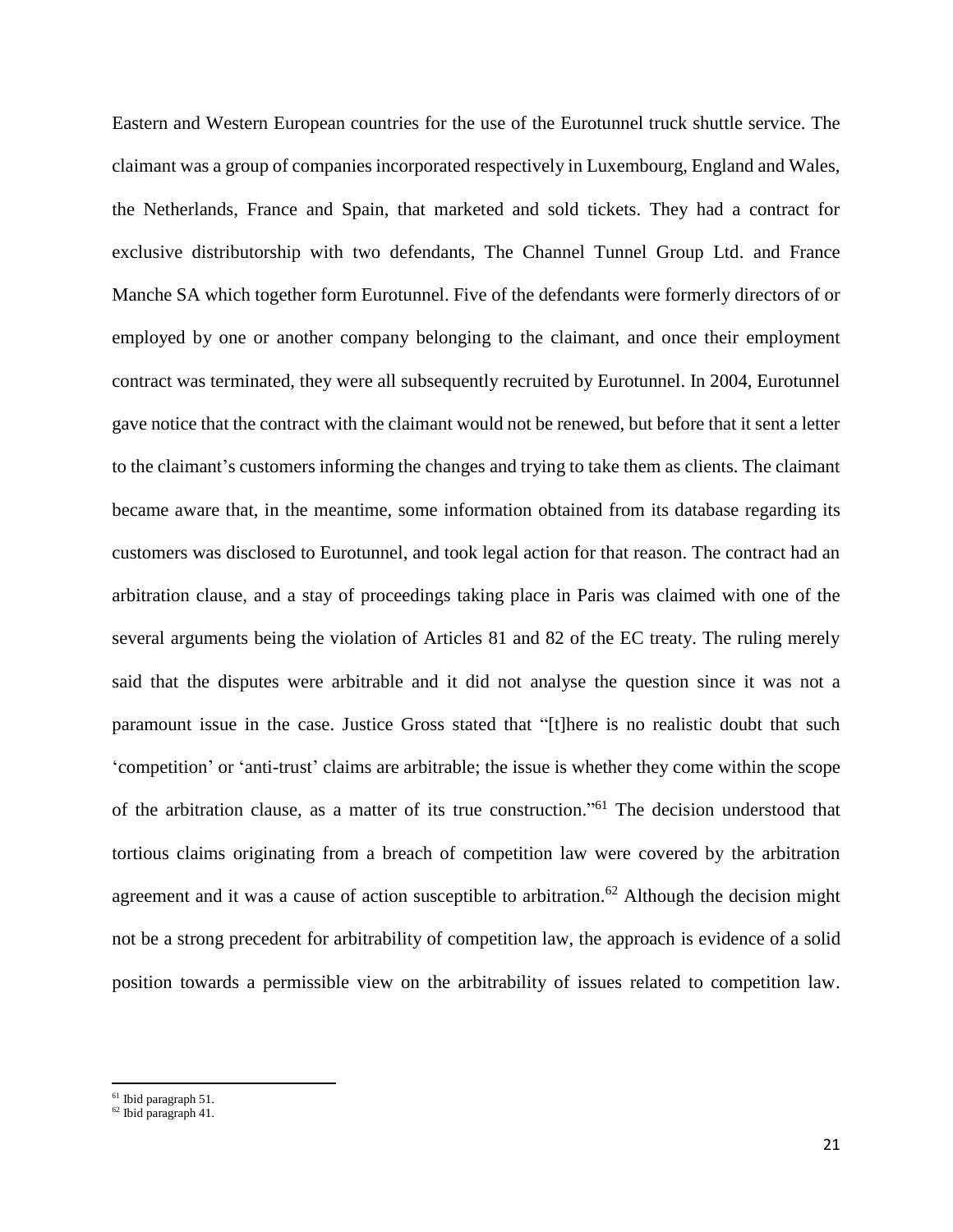Moreover, for the period in which the United Kingdom is still part of the European Union, Eco Swiss is a strong precedent.

#### **E. Arbitrability and gambling**

 $\overline{a}$ 

The arbitrability of gambling contracts goes to the root of public policy since wagering is governed under severe scrutiny. In England and Wales, gambling is legal, but gambling debts were not enforceable until 2005.<sup>63</sup> Before that, the valid statute was the Gaming Act 1845 in which Section 18 declared that gaming contracts or agreements were null and void<sup>64</sup> and, therefore, could not be enforced in courts. This was the case in *O'Callaghan v. Coral Racing Ltd*<sup>65</sup> where Mr. O'Callaghan made a bet on the final scores of four football matches in the defendant's shop. He got all the results right, but when the bet was made the employee at the shop was supposed to have taken a picture of the betting ticket. The rules for gambling with Coral were displayed at their shop and clause 21 specified for arbitration in case of a dispute. Since Coral refused to pay the winnings, an arbitral procedure commenced and a decision was made in favour of the betting company. The gambler resorted to court in order to have the decision remitted to the arbitrator and left to appeal.<sup>66</sup> In courts, the decision dismissed the appeal and concluded that according to Section 18 of the Gaming Act 1845 the arbitration clause was void because the main contract was illegal. The interesting point of this case, even though it does not talk about arbitrability, is that the court not only said that such a contract could not be submitted to arbitration, but also the dispute could not be decided in court. Hirst LJ understood that the statutory provision imposed that the arbitration

 $63$  Section 335 of the Gambling Act 2005 states: "Enforceability of gambling contracts (1) The fact that a contract relates to gambling shall not prevent its enforcement. (2) Subsection (1) is without prejudice to any rule of law preventing the enforcement of a contract on the grounds of unlawfulness (other than a rule relating specifically to gambling)."..

 $64$  18 wagers not recoverable at Law. All contracts or agreements, whether by parole or in writing, by way of gaming or wagering, shall be null and void; and no suit shall be brought or maintained in any court of law and equity for recovering any sum of money or valuable thing alleged to be won upon any wager, or which shall have been deposited in the hands of any person to abide the event on which any wager shall have been made: Provided always, that this enactment shall not be deemed to apply to any subscription or contribution, or agreement to subscribe or contribute, for or towards any plate, prize, or sum of money to be awarded to the winner or winners of any lawful game, sport, pastime, or exercise. <sup>65</sup> [1998] WL 1044030.

<sup>&</sup>lt;sup>66</sup> The applicable law to the case was not the AA but the Arbitration Act 1950, S 22(1) and the Arbitration Act 1979 Section 1(3)(b).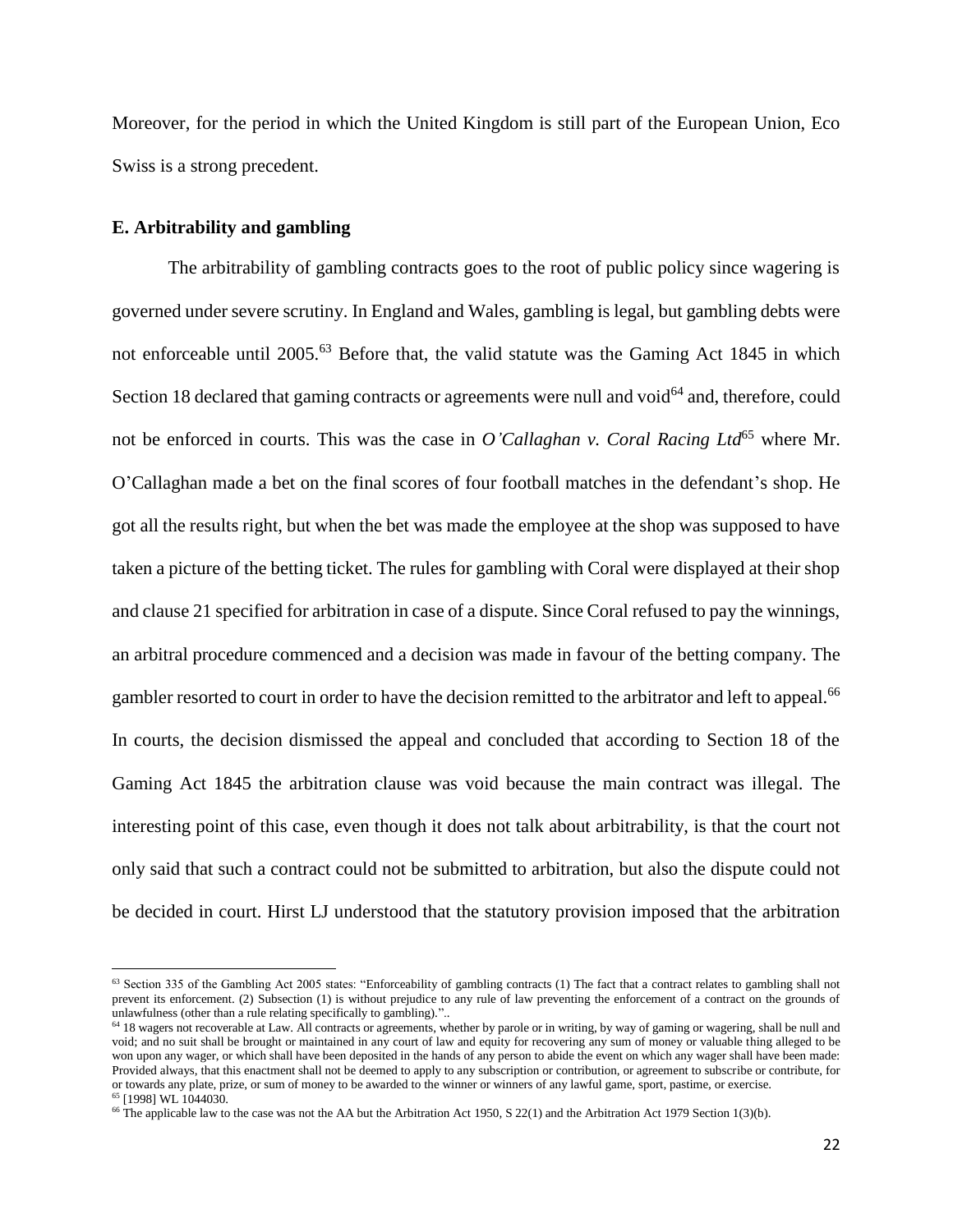agreement could not be treated as a separate contract and "as an integral part of the terms on which alone Coral was willing to do business with the appellant," thus, it was also void. May LJ went further and said that the court could only pronounce that the transaction was not in law a contract; therefore, it had no legal effect. The *O'Callaghan* decision would not be a good case law today because the current law allows the enforceability of gambling debts.<sup>67</sup> Nevertheless, what the Court of Appeal did was to see that the arbitrability of gambling debts at that time was not a subject matter capable of settlement by courts, let alone by arbitration.

#### **F. Arbitrability and labour disputes**

Labour disputes are normally guided by a protectionist principle because, quite often, on one side you will have an employer with proper infrastructure to support lengthy and expensive litigation and, on the other side, there is an individual who is not in the same circumstance, creating unequal footing in the dispute. For this reason, labour rights benefit from special protections, making arbitration unattractive. Be that as it may, arbitration of labour disputes is permitted in England, save some reservations. The Employment Protection Act 1975 created the Advisory, Conciliation and Arbitration Service (ACAS) which has "the general duty of promoting the improvement of industrial relations, and in particular of encouraging the extension of collective bargaining and the development and, where necessary, reform of collective bargaining machinery."<sup>68</sup> Section 3<sup>69</sup> provided for the possibility of arbitration as a dispute resolution method for collective rights. The Employment Protection Act 1975 was repealed by the Trade Union Labour Relations (Consolidation) Act 1992. Nonetheless, the new legislation kept ACAS in

l

 $67$  (n63)

 $68$  Section 1 (2).

 $69$  Section 3 – Where a trade dispute exists or is apprehended the Service may, at the request of one or more parties to the dispute and with the consent of all the parties to the dispute, refer all or any of the matters to which the dispute relates for settlement to the arbitration of  $-$  (a) one or more persons appointed by the Service for that purpose (not being an officer or servant of the Service); or (b) the Central Arbitration Committee constituted under PART I section 10 below.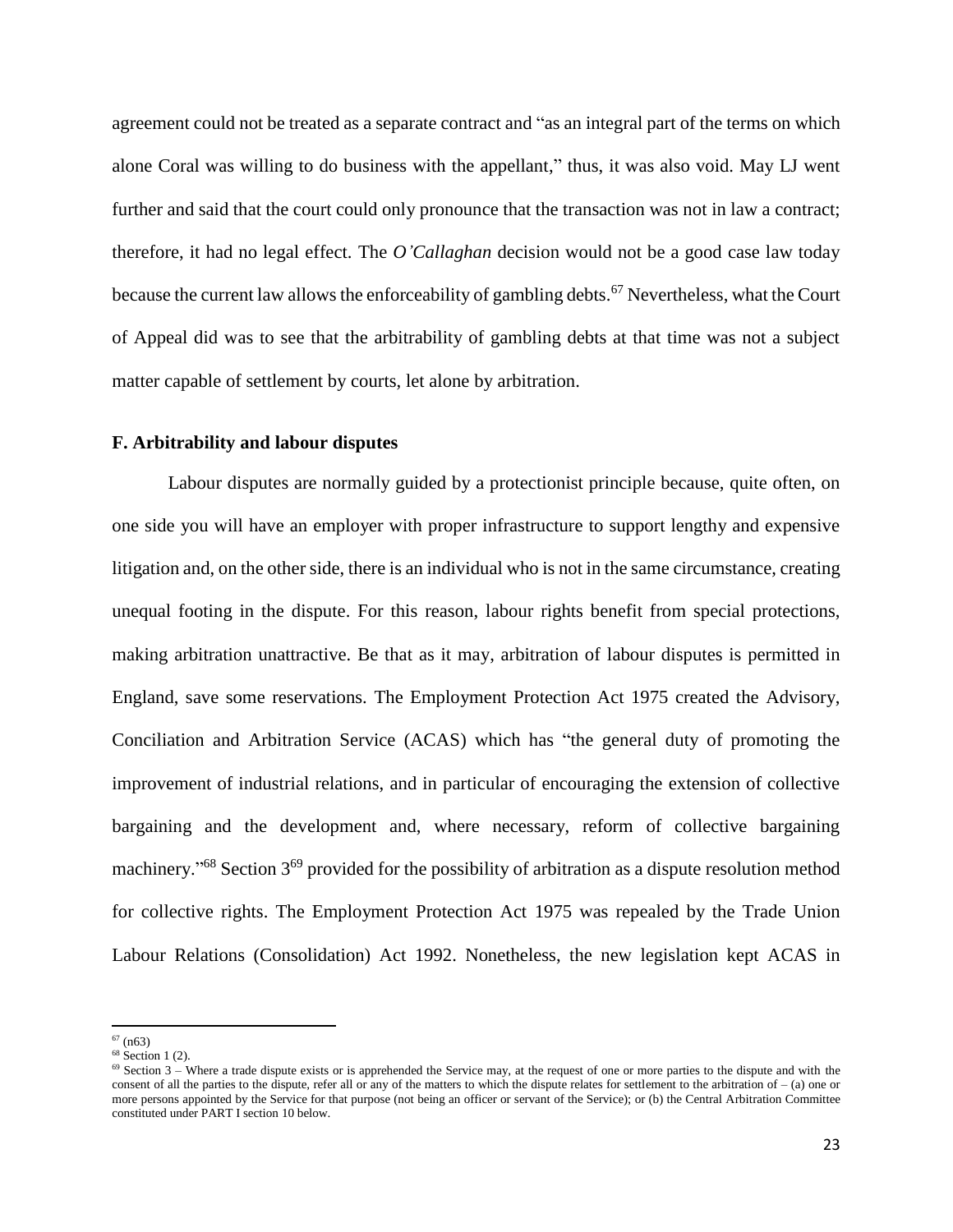Section 209 where it stated that "[i]t is the general duty of ACAS to promote the improvement of industrial relations" and Section 212 dealt with arbitration in similar terms to the previous Act.<sup>70</sup> Moreover, some individual rights can be submitted to arbitration as Section 212A, inserted by the Employment Rights (Dispute Resolution) Act 1998, and the Employment Act 2002 allows arbitration for disputes concerning unfair dismissal and flexible working.<sup>71</sup>

Accordingly, collective disputes can be arbitrated, but some individual subjects such as discrimination based on sex and or pregnancy in the working environment cannot. This was the case of *Clyde & Co v. Bates van Winkelhof*<sup>72</sup> in which a solicitor was expelled from a law firm and the contract establishing her as a partner of the firm had a dispute resolution clause.<sup>73</sup> After being removed from the membership with the firm, she started proceedings in the Employment Tribunal claiming that she had been discriminated against by the claimants on the basis of sex and or pregnancy and that she had been subjected to a number of detriments, including being expelled

 $70$  Section 12 Arbitration. (1) Where a trade dispute exists or is apprehended ACAS may, at the request of one or more of the parties to the dispute and with the consent of all the parties to the dispute, refer all or any of the matters to which the dispute relates for settlement to the arbitration of – (a) one or more persons appointed by ACAS for that purpose (not being officers or employees of ACAS), or (b) the Central Arbitration Committee. (2) In exercising its functions under this section ACAS shall consider the likelihood of the dispute being settled by conciliation. (3) Where there exist appropriate agreed procedures for negotiation or the settlement of disputes, ACAS shall not refer a matter for settlement to arbitration under this section unless – (a) those procedures have been used and have failed to result in a settlement, or (b) there is, in ACAS's opinion, a special reason which justifies arbitration under this section as an alternative to those procedures. (4)Where a matter is referred to arbitration under subsection  $(1)(a) - (a)$  if more than one arbitrator or arbiter is appointed, ACAS shall appoint one of them to act as chairman; and (b) the award may be published if ACAS so decides and all the parties consent.

 $71$  212A Arbitration scheme for unfair dismissal cases etc. (1) ACAS may prepare a scheme providing for arbitration in the case of disputes involving proceedings, or claims which could be the subject of proceedings, before an employment tribunal under, or arising out of a contravention or alleged contravention of – section 80G(1) or 80H(1)(b) of the Employment Rights Act 1996 (flexible working) (a) Part X of that Act (unfair dismissal), or (b) any enactment specified in an order made by the Secretary of State.

 $72$  [2011] EWHC 668 (QB).

 $73$  The members agreement stated: "41.1 If at any time there is a dispute, difference or question that shall arise between the Members or between the LLP and the Members (including any Outgoing Member or his personal representatives), or any of them, touching the membership of the LLP … or the rights and liabilities of the Members … (together 'Referred Matters'), then the Member or Members involved in such dispute, difference or question ('parties') shall deal with it as provided in this clause and clause 41.2 below. The matter shall be immediately referred by any of the parties to the Management Board requiring it to meet and to make a decision on the relevant matter within 28 days of the matter being so referred to the Management Board ('Decision Period'). The Management Board shall meet and discuss the relevant matter with a view to resolving the issue in a sensible and fair manner. If the Management Board reaches agreement with the parties within the Decision Period the Members agree that such agreement be promptly implemented. If the Management Board fails to agree on any matter within the Decision Period or if the dispute is with the Management Board itself then clause 41.2 below shall apply. 41.2 If a dispute still remains after the application of 41.1 above, including any question regarding the Referred Matters or the application of this dispute resolution procedure, then the parties agree first to refer the matter to the Centre for Dispute Resolution (CEDR) in an attempt to settle the dispute in good faith by Alternative Dispute Resolution (ADR). If the dispute is not settled within 30 days of the request to CEDR by one of the parties, or such further period as the parties shall agree in writing, either party may require that the dispute be referred to and finally resolved under the Rules of the London Court of International Arbitration, which Rules are deemed to be incorporated by reference into this clause 41.2, save that the parties preserve the right to appeal or to refer to the English Courts on questions of law which shall have jurisdiction in such circumstances. The Members and the LLP reserve all their respective rights in the event that no agreed resolution shall be reached in the ADR procedure and none of them shall be deemed to be precluded from taking such interim formal steps as may be considered necessary to protect such person's position while the ADR procedure is pending."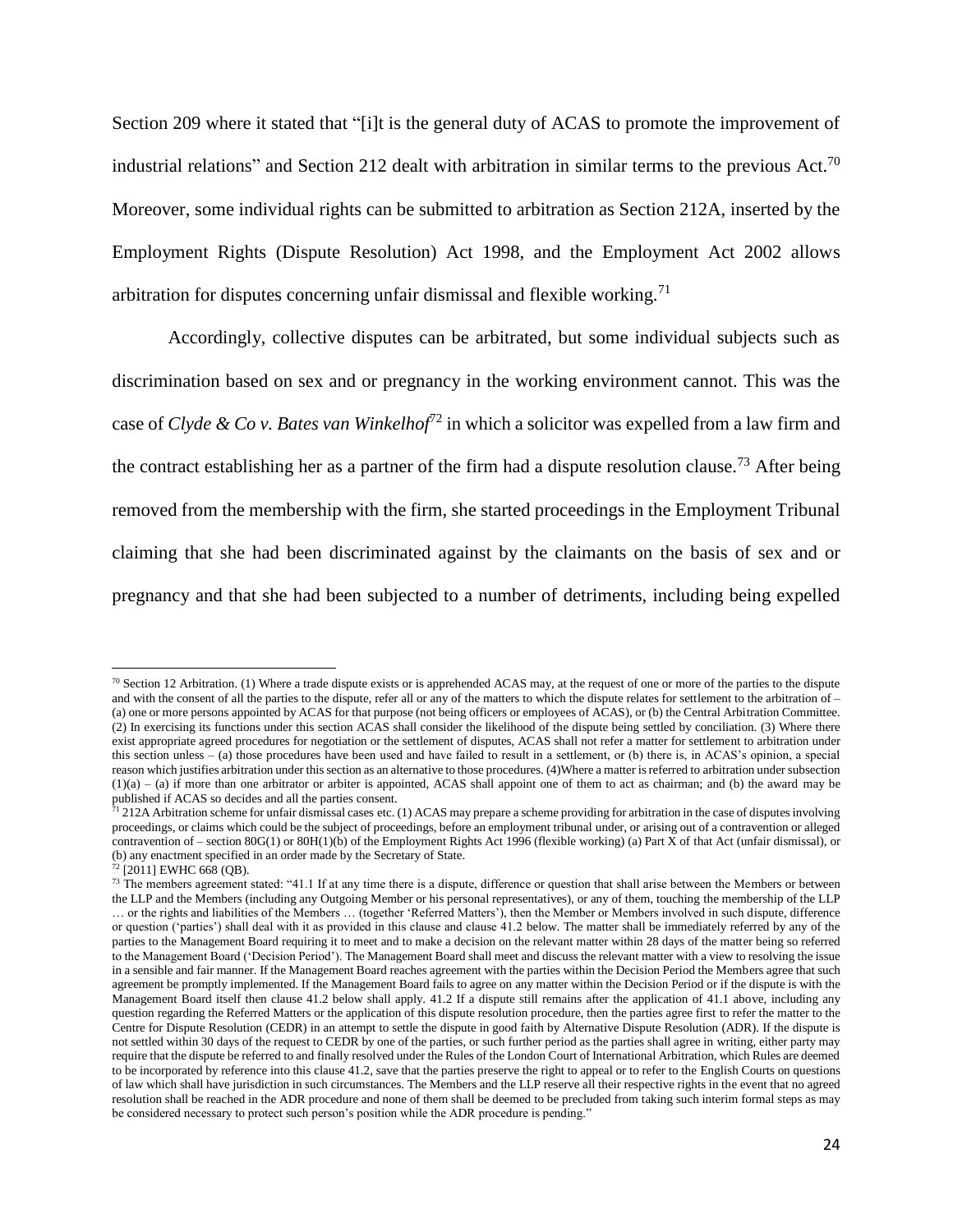from the firm because she had made a number of protected disclosures within the meaning of Section 43A of the Employment Rights Act 1996.<sup>74</sup> When faced with the claim in the Employment Tribunal, the claimants sought, in court, an order for the respondent to apply for a stay in the Employment Tribunal or consent for the application to be done by the claimants so arbitration could take place. The claim was based on three provisions of the Equality Act 2010: the first was the prohibition of discrimination regarding gender and pregnancy in the working environment;<sup>75</sup> the second was the fact that the Employment Tribunal has jurisdiction to decide disputes related to the subjects mentioned,<sup>76</sup> except if they originate from the armed forces; and third, a term of contract that excluded or limited the provisions of the Act is unenforceable.<sup>77</sup> The Act makes an exception allowing arbitration if the dispute is under a scheme set by the Trade Union and Labour Relations (Consolidation) Act 1992.<sup>78</sup> Moreover, the Employment Rights Act 1996 has analogous provisions determining that any agreement to limit the operation of the Act and preclude someone from taking legal action under the Act before an employment tribunal is void.<sup>79</sup> It also has sections using the same wording of the Equality Act 2010 concerning arbitration.<sup>80</sup> The case focused on the fact that according to labour regulation, the arbitration clause was void since it would not allow the defendant to pursue a claim in the Employment Tribunal. The idea was that claims of sex discrimination, pregnancy discrimination and protected disclosures cannot be precluded from the

<sup>74</sup> 43A Meaning of "protected disclosure." In this Act a "protected disclosure" means a qualifying disclosure (as defined by section 43B) which is made by a worker in accordance with any of sections 43C to 43H.

<sup>75</sup> *See* sections 64 to 76.

<sup>&</sup>lt;sup>76</sup> 120 Jurisdiction (1) An employment tribunal has, subject to section 121, jurisdiction to determine a complaint relating to  $-$  (a) a contravention of Part 5 (work).

 $77$  144 Contracting out (1) A term of a contract is unenforceable by a person in whose favour it would operate in so far as it purports to exclude or limit a provision of or made under this Act.

<sup>&</sup>lt;sup>78</sup> 144 Contracting out ... (4) This section does not apply to a contract which settles a complaint within section 120 if the contract – (a) is made with the assistance of a conciliation officer, or (b) is a qualifying compromise contract ... (6) A contract within subsection (4) includes an agreement by the parties to a dispute to submit the dispute to arbitration if  $-$  (a) the dispute is covered by a scheme having effect by virtue of an order under section 212A of the Trade Union and Labour Relations (Consolidation) Act 1992, and (b) the agreement is to submit the dispute to arbitration in accordance with the scheme.

 $79$  203 Restrictions on contracting out. (1) Any provision in an agreement (whether a contract of employment or not) is void in so far as it purports – (a) to exclude or limit the operation of any provision of this Act, or (b) to preclude a person from bringing any proceedings under this Act before an employment tribunal.

<sup>80</sup> See Section 203(5).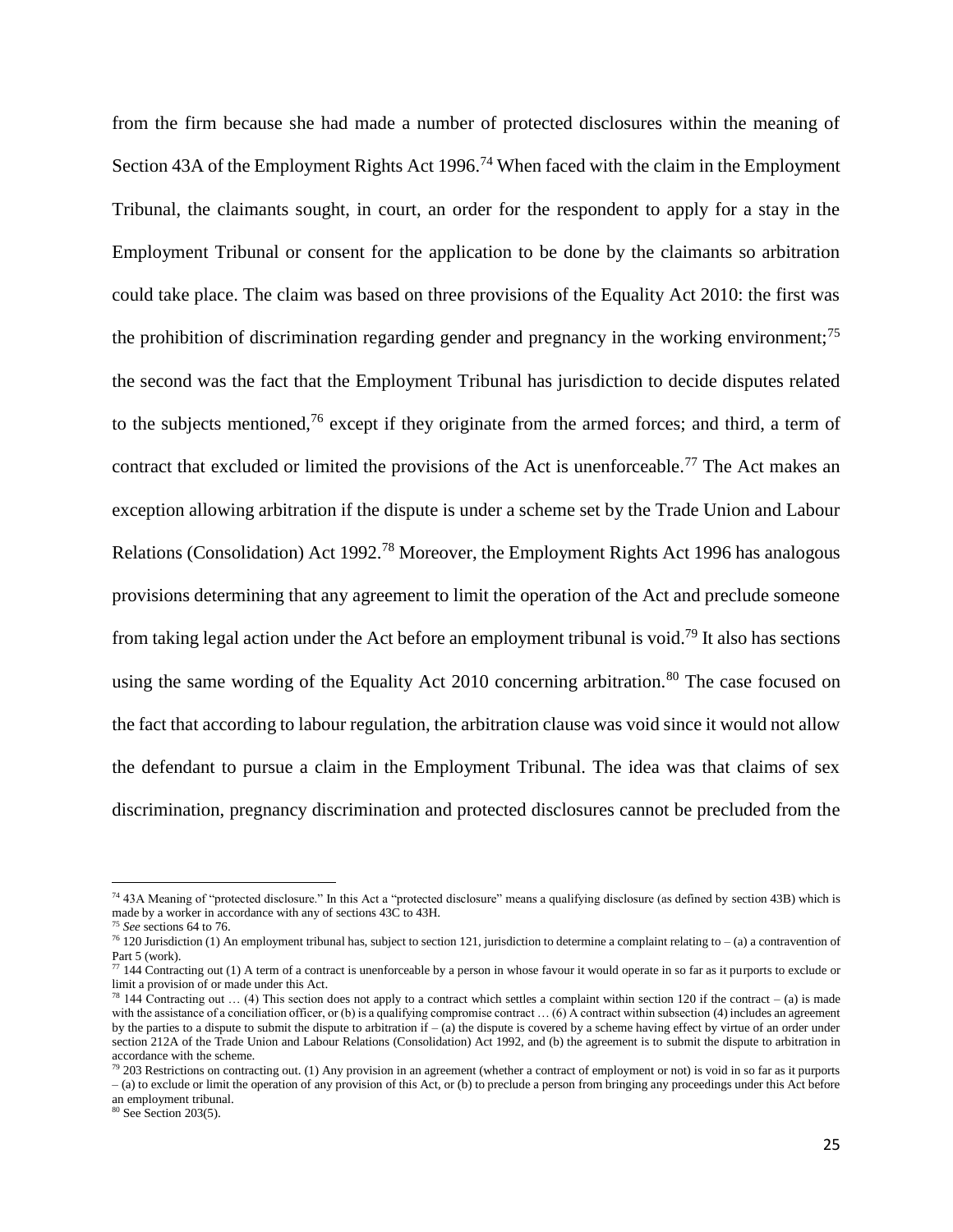Employment Tribunal, which has exclusive jurisdiction. Therefore, the court did not grant the claimant's request for the defendant to stay the procedures in the Employment Tribunal or consent for the application to be done by the claimants so arbitration could take place.

The overall view is that labour disputes are not entirely arbitrable and even though there is no specific rule excluding labour rights from arbitration, the reservations are evident. Some regulations are clear, such as unfair dismissal and flexible work. However, when it comes to discrimination – which is a matter of public policy – court's jurisdiction was protected. Such safeguard is intriguing because the result of a violation based on discrimination would be compensation, which is not, in itself, a question of public policy; thus, why should it be decided in court? Discrimination as a criminal offense has no place in an arbitral tribunal, but that is not the case here. The protectionist principle in labour law can and must be employed in any type of dispute concerning labour rights, either in court or in arbitration. Moreover, there is no impediment to the employment of this principle by the arbitrators, hence, arbitration per se is not incompatible with labour conflicts.

#### **G. Arbitrability and consumer contracts**

As in labour disputes, consumer disputes face the same circumstances of disparity between the parties. On the one side there is a consumer, the weaker party, and on the other side are traders, the stronger party. For that reason, consumer regulations have a public policy nature since they try to break down the inequality between the consumer and traders, creating a mechanism protecting the consumers against hostile practices. Arbitration of consumer disputes could be seen as a draconian approach, particularly if the agreement to arbitrate can be found in the form of an adhesion contract of which the consumer would not be aware. Moreover, the adhesion contract would be forced onto the consumer excluding his autonomy and acting as a "take it or leave it"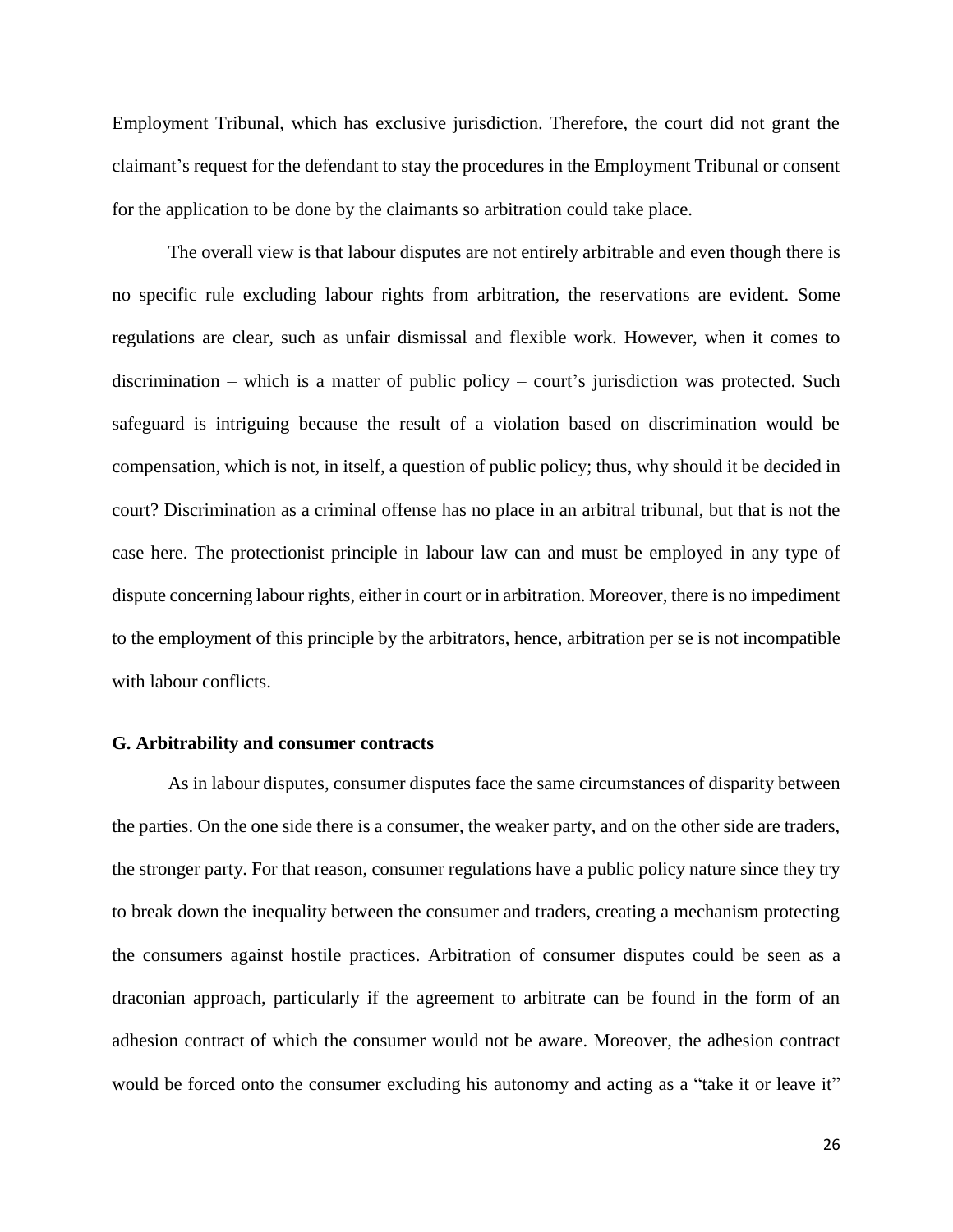transaction. Even though this might be the scenario, it does not mean that consumer disputes should be non-arbitrable.

Sections 89 to 91 of the AA states that the Unfair Terms in Consumer Contract Regulations 1994 are extended to a term which is considered an arbitration agreement and that if a modest amount is sought, the arbitration agreement is unfair. The Unfair Arbitration Agreements (Specified Amount) order 1999 established that the sum of £5,000 is the threshold for the modest amount. Therefore, if a contract is worth less than £5,000 and is considered a consumer contract, an existing arbitration agreement in this contract will be considered unfair and will not be binding to the consumer, leading to the non-arbitrability of the dispute. However, if the contract value is superior to £5,000 the arbitration agreement is, in theory, not unfair.

The case law assessing different circumstances concluded that the £5,000 threshold cannot be examined alone. Actually, in consumer cases what is important is if the party is a consumer and if he or she is informed of the arbitration clause. In *Heifer International Inc. v. Christiansen*<sup>81</sup> a contract for refurbishment of a house set at £1,000,000 was concluded by the claimant, an offshore company belonging to the person who was going to live in the house with his family, and the defendant was an architect firm from Denmark. There were failures in the performance of the contract and the claimant decided to sue in court which led to the defendant's challenging the court jurisdiction and requesting a stay based on the existence of an arbitration agreement in the contract. The claimant argued that it was a consumer and for that reason it would fall into the category of unfair terms according to Section 8(1) of the Unfair Terms in Consumer Contracts Regulation 1999,<sup>82</sup> leading to an unfair declaration of the arbitration agreement. The court reached the conclusion that the claimant was a consumer and asserted that "[a] company which obtains goods

<sup>81</sup> [2007] EWHC 3015 (TCC).

<sup>&</sup>lt;sup>82</sup> Effect of unfair term  $8 - (1)$  An unfair term in a contract concluded with a consumer by a seller or supplier shall not be binding on the consumer.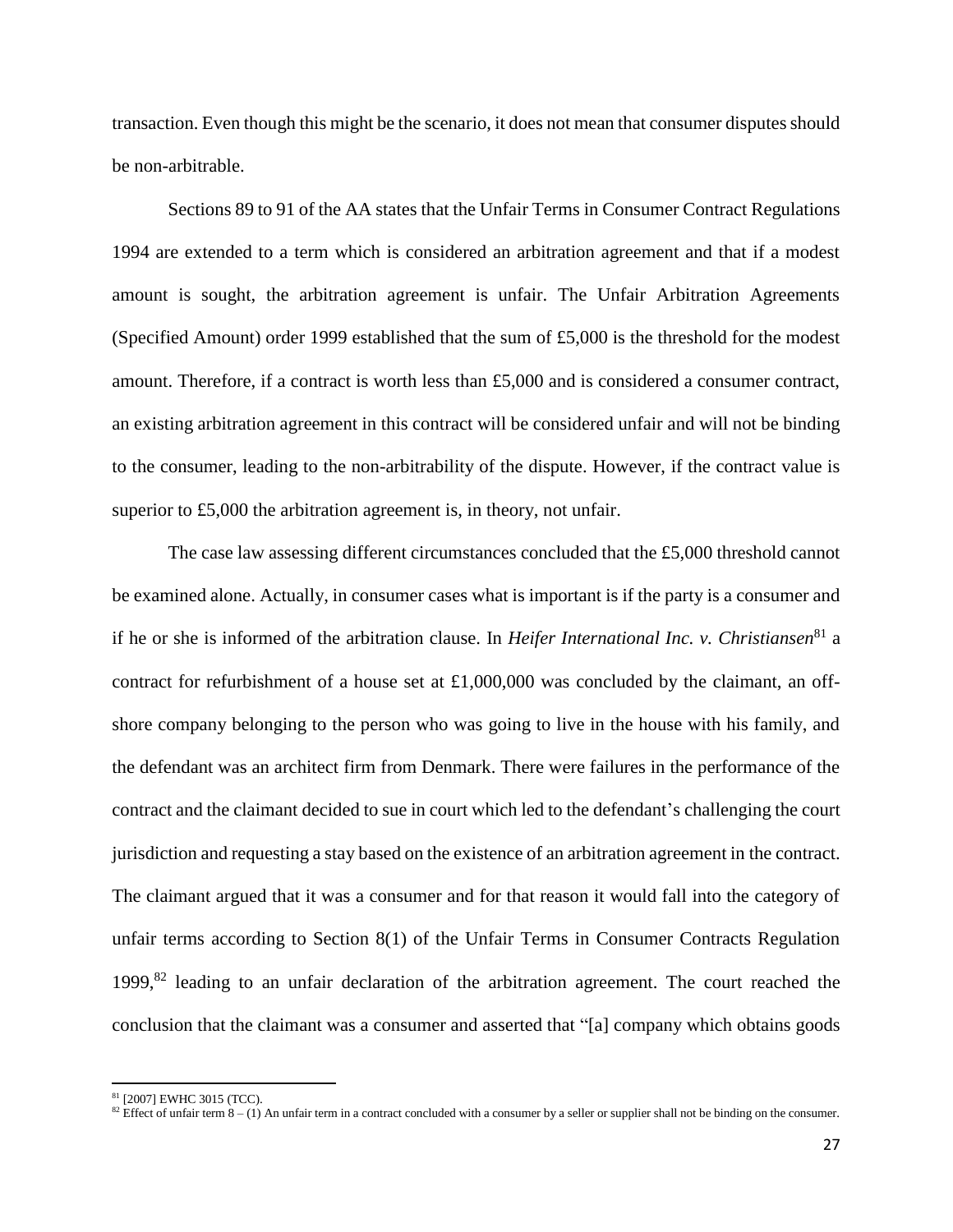and services for purposes outside its trade, business or profession is therefore within the terms of these Regulations."<sup>83</sup> This was determined because the off-shore company was made in order to avoid taxation and it was not an active company. In addition, the purpose of buying the house and refurbishing it was not an investment opportunity, but a place for Heifer's shareholder to live, a situation that would not exclude its consumer qualification. Nonetheless, despite the claimant being a consumer the arbitration agreement was not found unfair. The court showed that the regulation would consider arbitration clauses unfair when it quoted Section  $3(1)$ ,  $84$  Section  $5^{85}$  and Schedule  $2(1)(q)$ <sup>86</sup> Even so, when analysing the facts it realized that there was a long negotiation between the parties, assisted by lawyers, and also without imposition of terms. Applying the test of Section 5(2) and 6(1), $^{87}$  it decided that the arbitration was not unfair due to the fact that the environment in which the negotiation took place was never an unfair situation for the consumer. The interesting aspect of this case is that the court did not follow the provisions of Schedule 2 and understood that the terms were not unfair. After all, when Section 5(5) refers to Schedule 2 it does not make a mandatory rule as it says that they "may be regarded as unfair." Even though the case did not focus on the Unfair Arbitration Agreements (Specified Amount) order 1999, the court saw no reason why there was an imbalance between the parties or that the contract was not negotiated in good faith. If the purpose of protecting a consumer is based on the idea that they are not in the

<sup>83</sup> See supra note 102, para 226.

 $84$  3. – (1) In these Regulations ... "consumer" means any natural person who, in contracts covered by these Regulations, is acting for purposes which are outside his trade, business or profession.

 $85 - (1)$  A contractual term which has not been individually negotiated shall be regarded as unfair if, contrary to the requirement of good faith, it causes a significant imbalance in the parties' rights and obligations arising under the contract, to the detriment of the consumer. (2) A term shall always be regarded as not having been individually negotiated where it has been drafted in advance and the consumer has therefore not been able to influence the substance of the term. (3) Notwithstanding that a specific term or certain aspects of it in a contract has been individually negotiated, these Regulations shall apply to the rest of a contract if an overall assessment of it indicates that it is a pre-formulated standard contract. (4) It shall be for any seller or supplier who claims that a term was individually negotiated to show that it was.

<sup>(5)</sup> Schedule 2 to these Regulations contains an indicative and non-exhaustive list of the terms which may be regarded as unfair.

<sup>&</sup>lt;sup>86</sup> 1. Terms which have the object or effect of ... (q) excluding or hindering the consumer's right to take legal action or exercise any other legal remedy, particularly by requiring the consumer to take disputes exclusively to arbitration not covered by legal provisions, unduly restricting the evidence available to him or imposing on him a burden of proof which, according to the applicable law, should lie with another party to the contract.  $876 - (1)$  Without prejudice to regulation 12, the unfairness of a contractual term shall be assessed, taking into account the nature of the goods or services for which the contract was concluded and by referring, at the time of conclusion of the contract, to all the circumstances attending the conclusion of the contract and to all the other terms of the contract or of another contract on which it is dependent.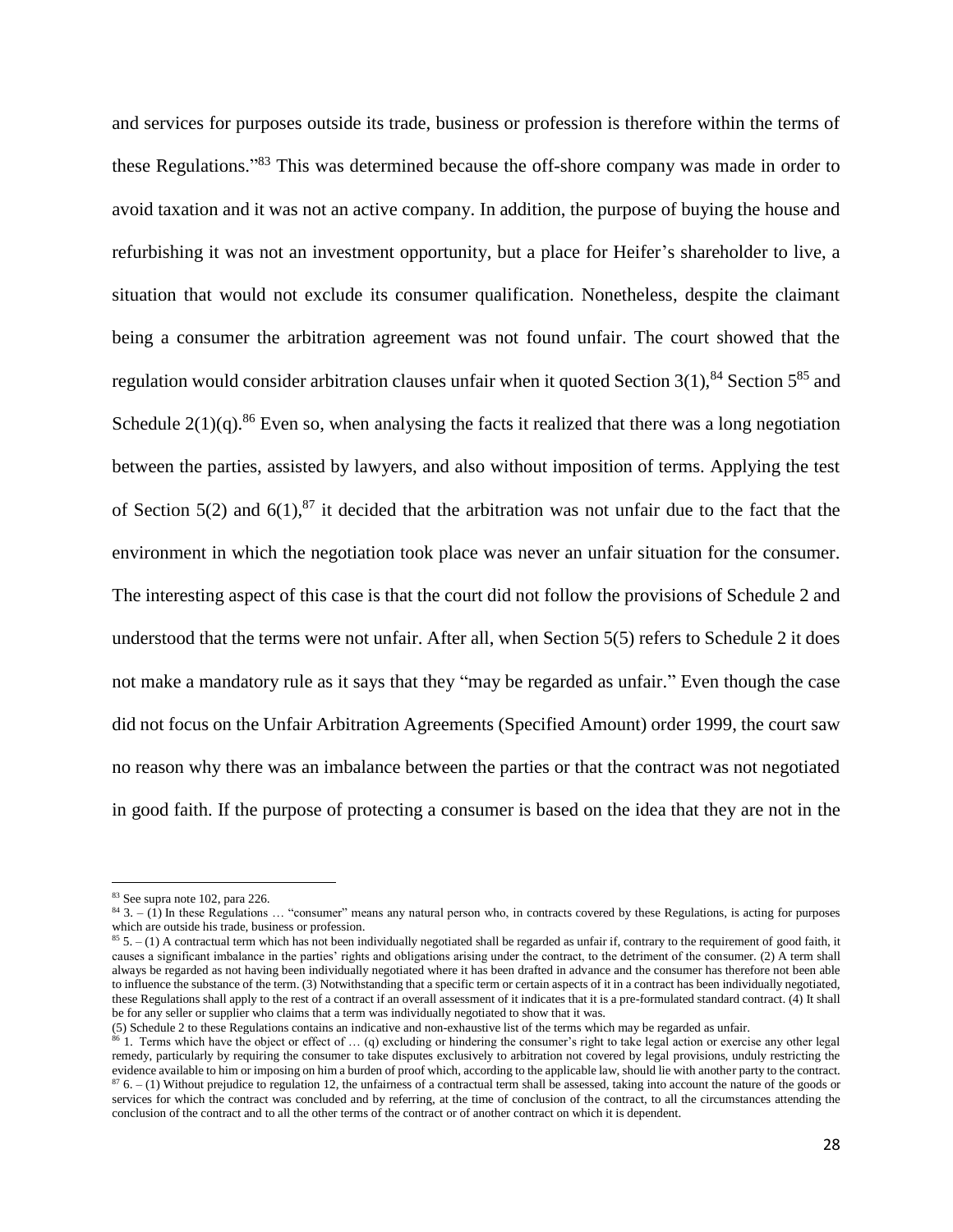same position as the person they are contracting with, this could not apply to this case. It was an off-shore company that had legal assistance during the whole contract negotiation. If such consultancy was not adequate, they would have a potential case against the lawyer but not against the defendant. Furthermore, it could be argued, if someone has £1,000,000 to refurbish a house, this person is not in an inferior position that requires such protection.

Another view was taken in a construction contract in *Mylcrist Builders Limited v. Mrs. G Buck.*<sup>88</sup> This time, the consumer did not participate in the negotiation of the contract and refused to participate in the arbitral procedure. The court first decided that the unfair arbitration agreement did not fall into the category established in Section 91 of the AA and it moved on to analyse the agreement through the lens of the Unfair Terms in Consumer Contracts Regulation 1999. It found that the contract to arbitrate was not transparent, contrary to good faith and caused a great imbalance in the parties' rights and obligations. Ramsey J stated that "[w]hilst the sum at stake in this case does not lead to the automatic unfairness imposed by ss. 89 to 91 of the 1996 Act, there is a further element of imbalance to the detriment of the consumer where the claims are small and where the fees payable to the arbitrator are comparatively significant."<sup>89</sup> The fee was of over £2,000 which characterizes unfairness because the original claim was of £5,230.21, plus £4,366.29 for costs, a situation detrimental to the consumer who was a lay person who did not understand what the arbitration agreement was when she signed the contract. The application of the EU consumer law can be raised even if it was "waived" during the arbitral procedure. In *Mostaza Claro v. Centro Milenium Móvil SL*<sup>90</sup>a dispute arose out of contract for mobile services containing an arbitration clause. The arbitral procedure commenced by the trader and it resulted in an award

<sup>88</sup> [2008] EWHC 2172 (TCC).

<sup>89</sup> Ibid paragraph 55.

<sup>90</sup> [2007] Bus. L.R. 60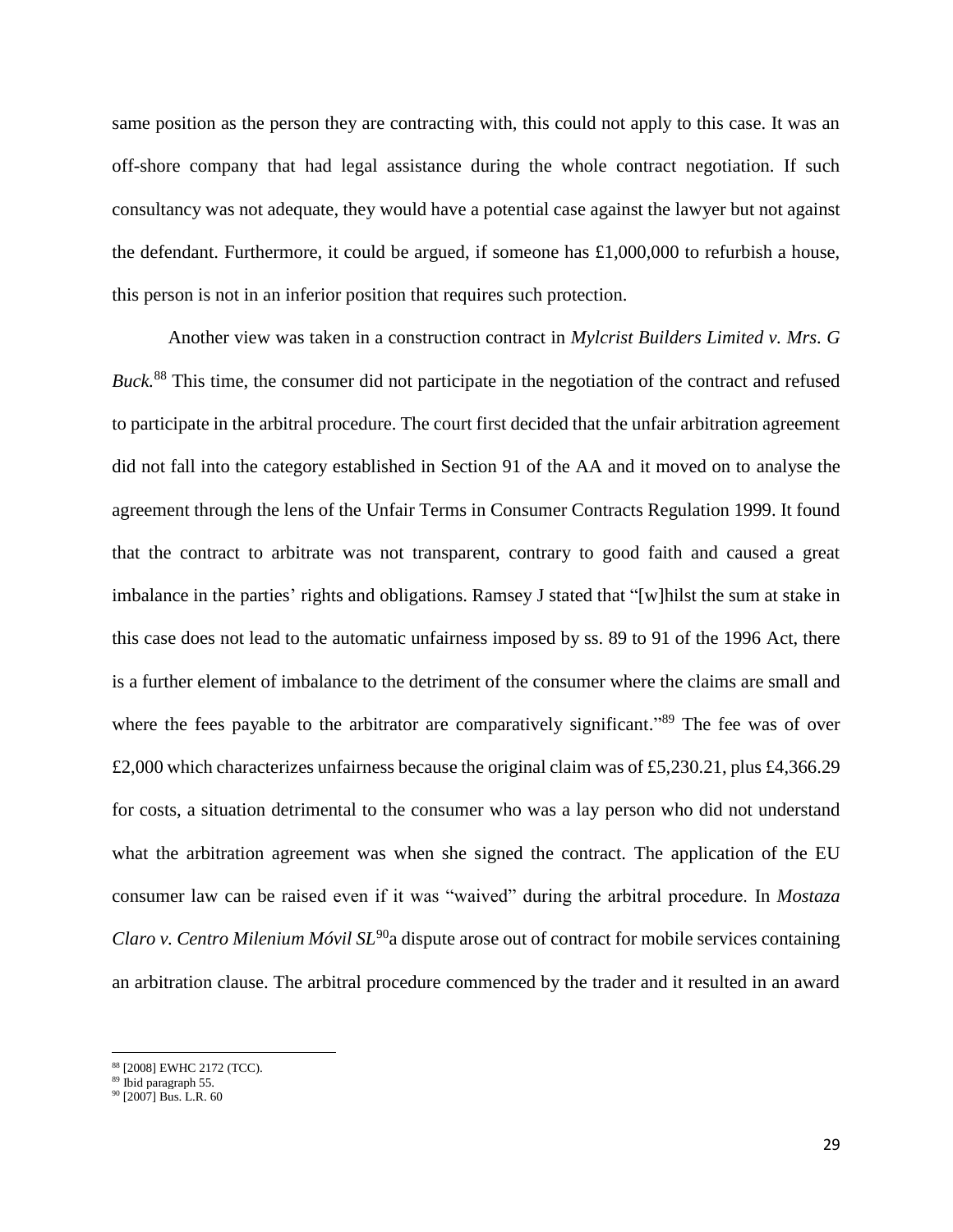against the consumer. During arbitration, there was no challenge to the validity of the arbitration agreement because it was unfair, however, when challenged in the Spanish Courts, the claim was that the agreement to arbitrate was unfair. The Spanish Court found that the arbitration clause, according to EU law was null but since the issue had not been raised during the arbitral procedure, it referred the case to the Court of Justice of the European Union to clarify if EU consumer law would apply even if the consumer only raised it in court. It was ruled that national courts could apply the EU consumer law in cases of annulments of arbitral awards even if the issue raised during annulment proceedings were not dealt with during the arbitral proceedings.

The two English cases reveal that the arbitrability of consumer disputes is undeniable. The statutory provision establishing the £5,000 value for modest claims creates a first step to be examined and once it is surpassed, the scrutiny will focus on the fairness of the clause. Even if the party is a consumer does not mean that the arbitration agreement is automatically unfair. The rationale in *Heifer* is quite reasonable considering the contract value and the consumer. A consumer that is an off-shore company is by no means an uninformed consumer and a contract worth £1,000,000 cannot be an agreement between parties who are not aware of arbitration. The idea is not to stop consumer arbitration; on the contrary, it is to allow it depending on who is contracting.

The threshold of £5,000 perhaps does not make much sense because if the value of the transaction is of £5,001, imposing arbitration could still be an economic burden to the consumer. Nevertheless, the case law demonstrates that once the contract is superior to £5,000, the rule in the AA is not applicable and the scrutiny is based on the fairness of the clause and if it is equitable. On the one hand, if the consumer is a wealthy person, as in *Heifer*, this person cannot argue that he or she was not familiar with arbitration, particularly if he or she is acting as a consumer through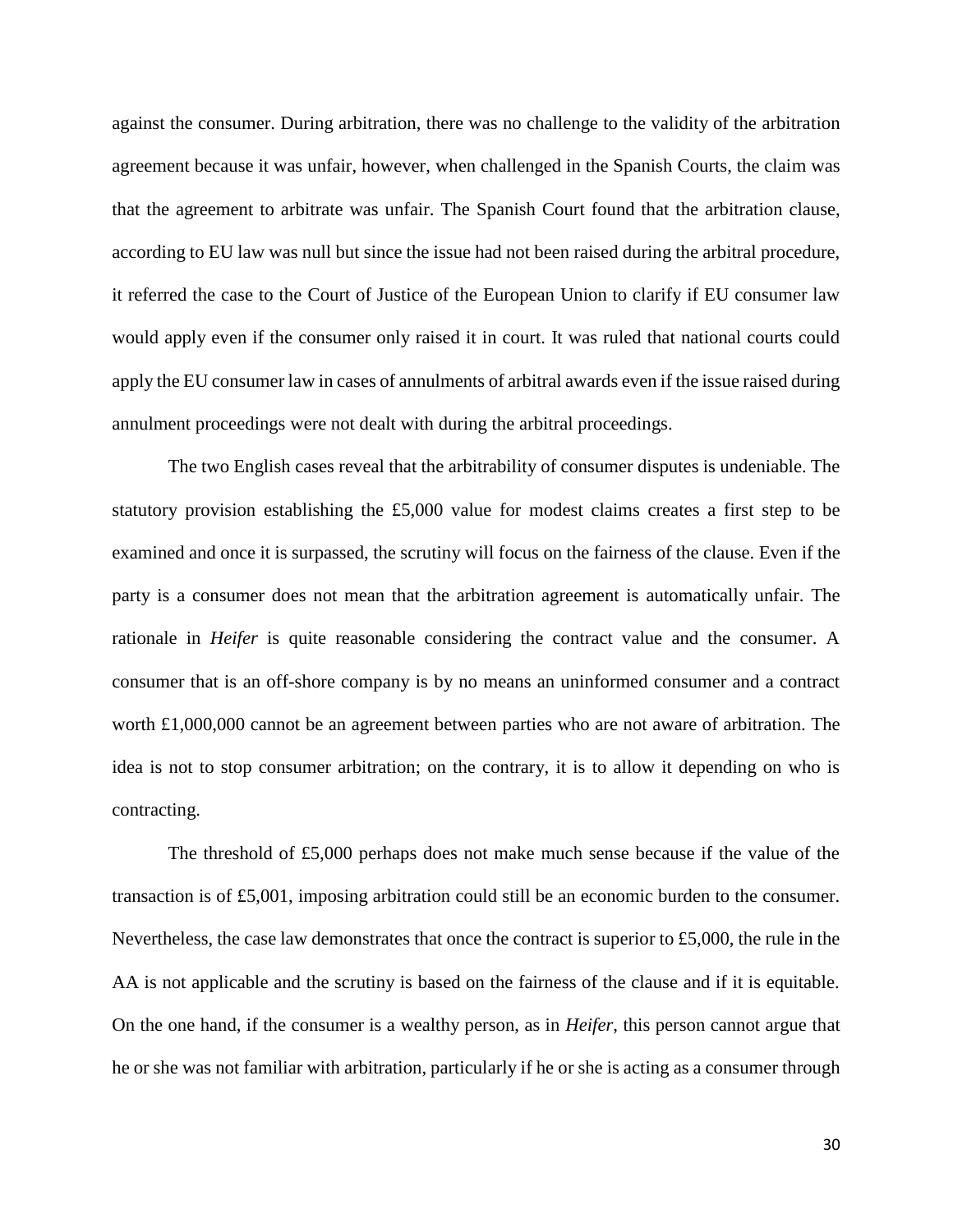an off-shore company on a £1,000,000 contract. On the other hand, if the consumer is a layperson living on a £3,000 per month salary and has saved £10,000 over six years to purchase a product, imposing arbitration might not seem fair. It is a fact that consumer regulation is embodied in public policy principles aimed at protecting the consumer against abuses; however, the consumer still enjoys freedom of contract and party autonomy. There is no removal of the public policy aspects from consumer laws by arbitration because arbitral tribunals can only decide if there is a violation of a consumer right or not, it cannot implement consumer policy. Therefore, the arbitrability of consumer disputes is rooted in a matter incapable of settlement by arbitration based on a need to protect the consumer in certain cases. However, if what is being sought is a relief originated by a violation of a consumer protection rule, the consumer should have the power to decide if he or she wants the dispute to be arbitrated. This view of non-arbitrability can derive from the idea that the question in itself, can be arbitrated and since it causes a detriment to access to justice, becomes non-arbitrable. Consumer policy is a public policy concern, but the relief sought by a violation of consumer law is not essentially a matter of public policy. In this case, the legislation will try to create an obstacle such as Sections 89 to 91 of the AA. However, the issue is not if the subject forms part of a core principle of the State's function, but a preservation of a balance in litigation, which is a role that democratic nations have in assuring due process of law.

Furthermore, the recently enacted Consumer Rights Act 2015 did not consider that a term to submit disputes to arbitration in consumer contracts is to be seen as a form of excluding or restricting any liability. It employs a provision with the same wording when addressing the "liability that cannot be excluded or restricted" under the following headings: "[c]an a trader contract out of statutory rights and remedies under a goods contract?", "[c]ompensation for damage to device or to other digital content" and "[c]an a trader contract out of statutory rights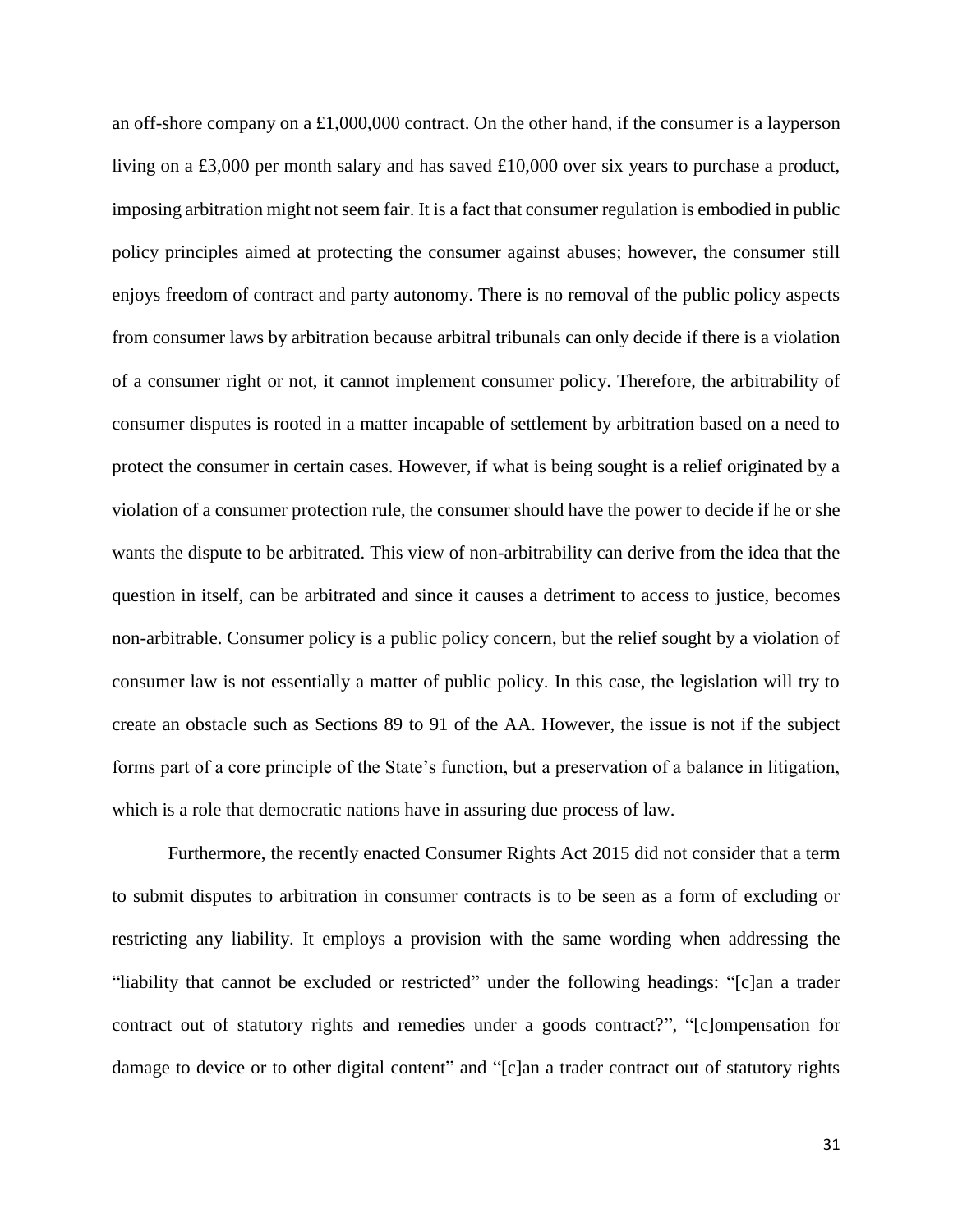and remedies under a services contract?".<sup>91</sup> Nevertheless, the Consumer Rights Act 2015 on Schedule 2 has a list of terms that might be regarded as unfair and on number 20 it states that "[a] term which has the object or effect of excluding or hindering the consumer's right to take legal action or exercise any other legal remedy, in particular by  $-$  (a) requiring the consumer to take disputes exclusively to arbitration not covered by legal provisions (...)". The text has to be interpreted in conjunction with the AA, the Unfair Arbitration Agreements (Specified Amount) order 1999 and the case law, following the rationale presented above as arbitration clauses in consumer contracts do not automatically make the dispute non-arbitrable.<sup>92</sup>

#### **Conclusion**

 $\overline{a}$ 

In the AA, the method to assess arbitrability is not entirely easy to detect. Although there is no specific provision in the AA regarding arbitrability, this does not necessarily mean that arbitration is limitless. It is understandable that a limitation to arbitrability is necessary. After all, a country should preserve its jurisdiction in order to maintain its judiciary and its sovereignty. Be that as it may, exaggerated protectionism does not work either and it is imperative to find a balance or a common ground on how far arbitration should reach.

The AA does not provide a list of disputes that are non-arbitrable or a general method to analyse what can be arbitrated, leaving such interpretation to the case law. This is a wise method because as public policy seems to be a statutory barrier to arbitrability, making an exhaustive list could be counter-productive. This occurs because the arbitrability of disputes will be dictated by

<sup>&</sup>lt;sup>91</sup> Sections 31(4), 47(4) and 57(6) of the Consumer Rights Act 2015 has the following wording: "[a]n agreement in writing to submit present or future differences to arbitration is not to be regarded as excluding or restricting any liability for the purposes of this section."

 $92$  This view is also presented in the Consumer Rights Act 2015 Explanatory Notes as paragraphs 163, 226 and 282, referring respectively to Sections 31, 47 and 57, contain the following explanation: "This section also provides that an agreement to submit disputes to arbitration is not covered by this bar on excluding or restricting liability. It should be noted however that paragraph 20 of Schedule 2 makes clear that a term requiring the consumer to take disputes exclusively to arbitration may be regarded as unfair. Furthermore, the Arbitration Act 1996 provides that a term which constitutes an arbitration agreement is automatically unfair (under Part 2 of the Act, once it comes into force), if the claim is for less than an amount specified in an Order made under section 91 of the Arbitration Act. This amount is currently set at £5000 in the Unfair Arbitration Agreements (Specified Amount) Order 1999 (SI 1999/2167)". It is possible that this amount may change from time to time. *In* [http://www.legislation.gov.uk/ukpga/2015/15/notes/division/3/1/5/5/1?view=plain,](http://www.legislation.gov.uk/ukpga/2015/15/notes/division/3/1/5/5/1?view=plain) accessed on 18.04.2015.